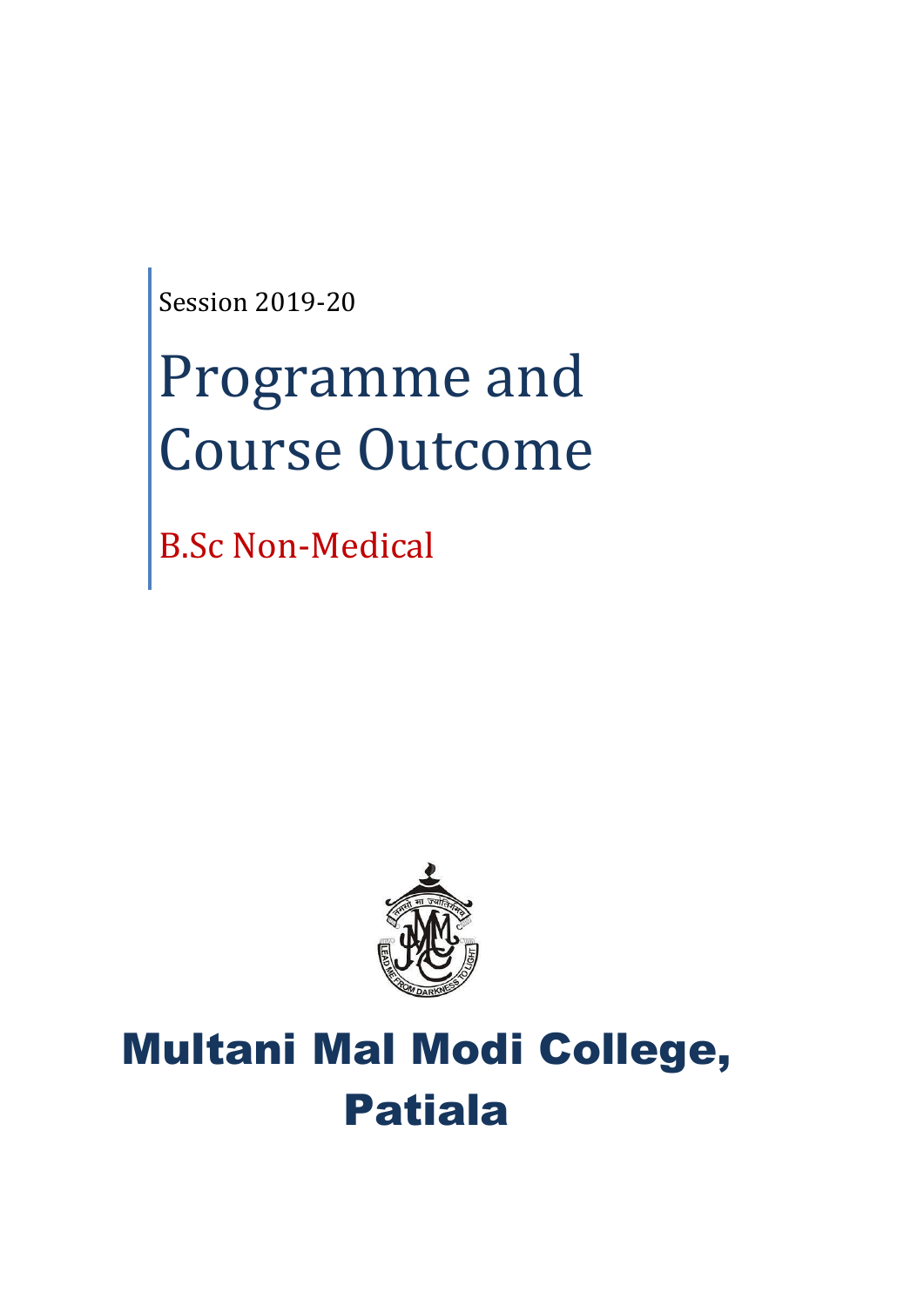## **Program Outcomes (POs)**

The student graduating with the B.Sc Non-Medical degree would be able to acquire and demonstrate the following:

- **1. Core competency:** Students will attain core competency in the subjects of Chemistry, Physics and Mathematics.
	- Demonstrate comprehensible understanding of the fundamental concepts of chemistry, physics and mathematics including their different subfields.
	- Acquire technical knowledge that creates different types of professionals in the fields of chemistry, physics and mathematics and related fields such as pharmaceuticals, chemical industry, teaching, research and development, environmental monitoring, product quality, consumer goods industry, food products, cosmetics industry, material sciences and government/public service, in banking, insurance and investment sectors etc.
	- Utilize suitable approaches to perform organic/inorganic syntheses, understand the characterization of materials; physics and mathematical based analyses; and apply relevant knowledge and skills to find solutions to problems that arise from these fields of chemistry, physics and mathematics.
	- Students will be able to apply the basic principles of working of equipment and instruments and undertake hands on lab work and practical activities which enhances their problem solving abilities required for successful career in various fields or for higher degrees.
- **2. Analytical ability:** Students will develop skills to pay attention to all elements and will be able to construct logical arguments related to their subjects. They will be able to design a hypothesis, collect data and analyze it critically to decipher if the data supports the hypothesis.
- **3.** *Disciplinary knowledge and skill*: Students will be able to demonstrate inclusive knowledge and understanding of all three subjects of chemistry, physics, and mathematics and utilize their lab and technical skills in interdisciplinary applications of these subjects.
- **4.** C*ommunication skill*: On completion of this course, students would be trained to carefully listen, read and analyze the experimental data/research papers and express it through technical writing as well as orally in a concise manner.
- **5.** *Critical thinker and problem solver*: The course is designed in such a manner that it enables the students to develop critical thinking ability required to solve inter-disciplinary problems/numerical using basic knowledge and concepts.
- **6.** *Sense of inquiry*: The students are able to develop inquisitive characteristics such as investigative skills and independent investigation of subject-related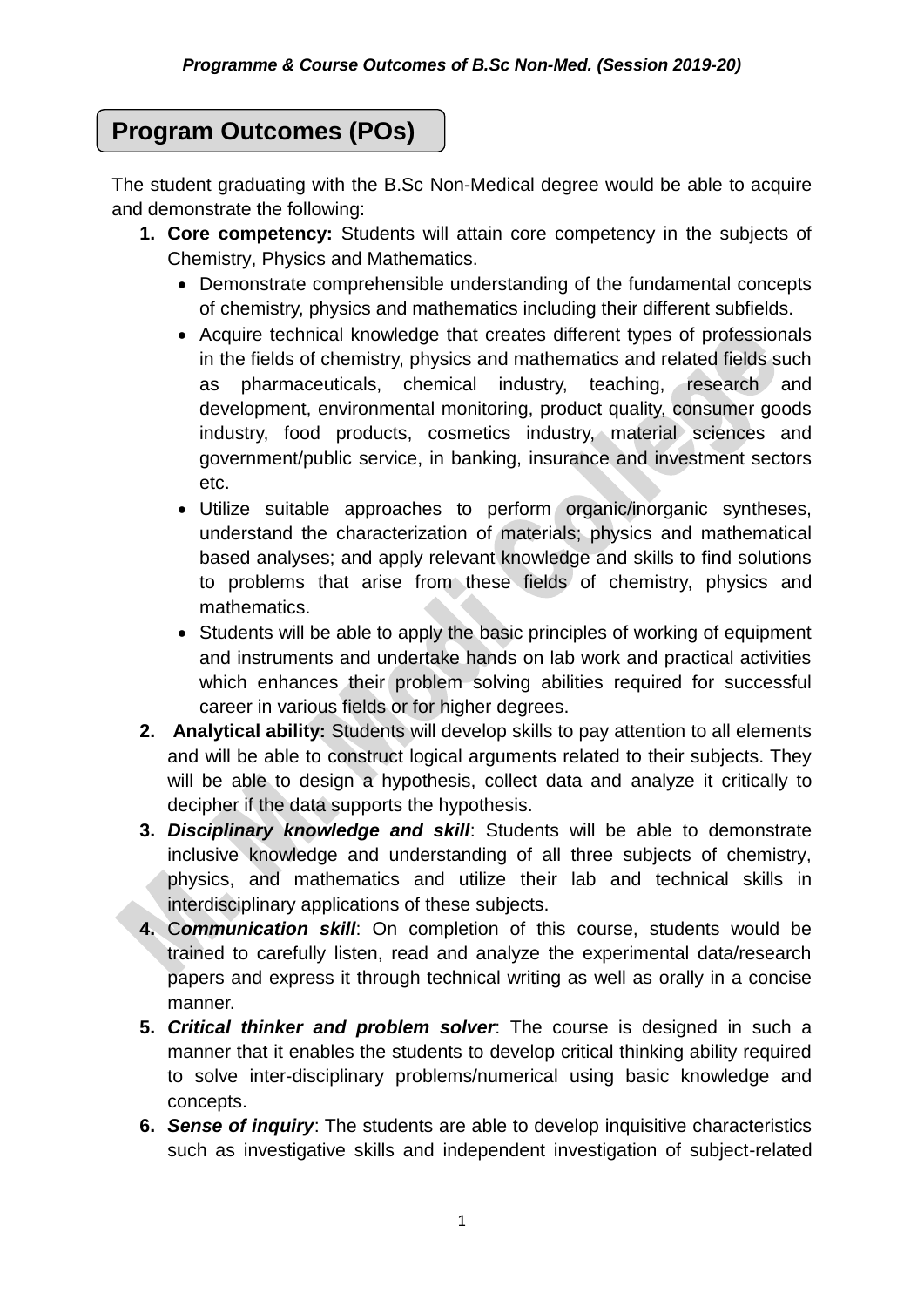issues and problems through questioning, planning and reporting their investigation.

- **7.** *Team player*: The course is designed in such a way so as to train the students to work as a team player in a laboratory or industry and also to work independently for writing projects and carrying out research.
- **8.** *Skilled project manager*: A BSc non-medical graduate student will be capable of being a project manager by gaining knowledge about mathematics, chemistry and physics. Student will be efficient in planning, writing and studying the ethical standards and rules concerning to scientific project management.
- **9.** *Digitally literate*: The course enables the student to acquire digital skills and carry out data analysis using various apps and software, use library search engines and simulation software to carry out computational work.
- **10.***Ethical awareness and reasoning strengthening*: A student after graduation in this course would be able to depict ethical awareness and reasoning. The student will be more objective and unbiased in all aspects of work and avoid unethical behavior such as fabricating or falsifying or misrepresenting any experimental data or commit any plagiarism; the student would be sensitized to appreciate intellectual property rights and other environmental and sustainability concerns.
- **11.***Lifelong learner*: The syllabus is planned to instill a practice of continuous learning among the students through various tools and technique such as ICT, books and journals for individual academic growth and future jobs.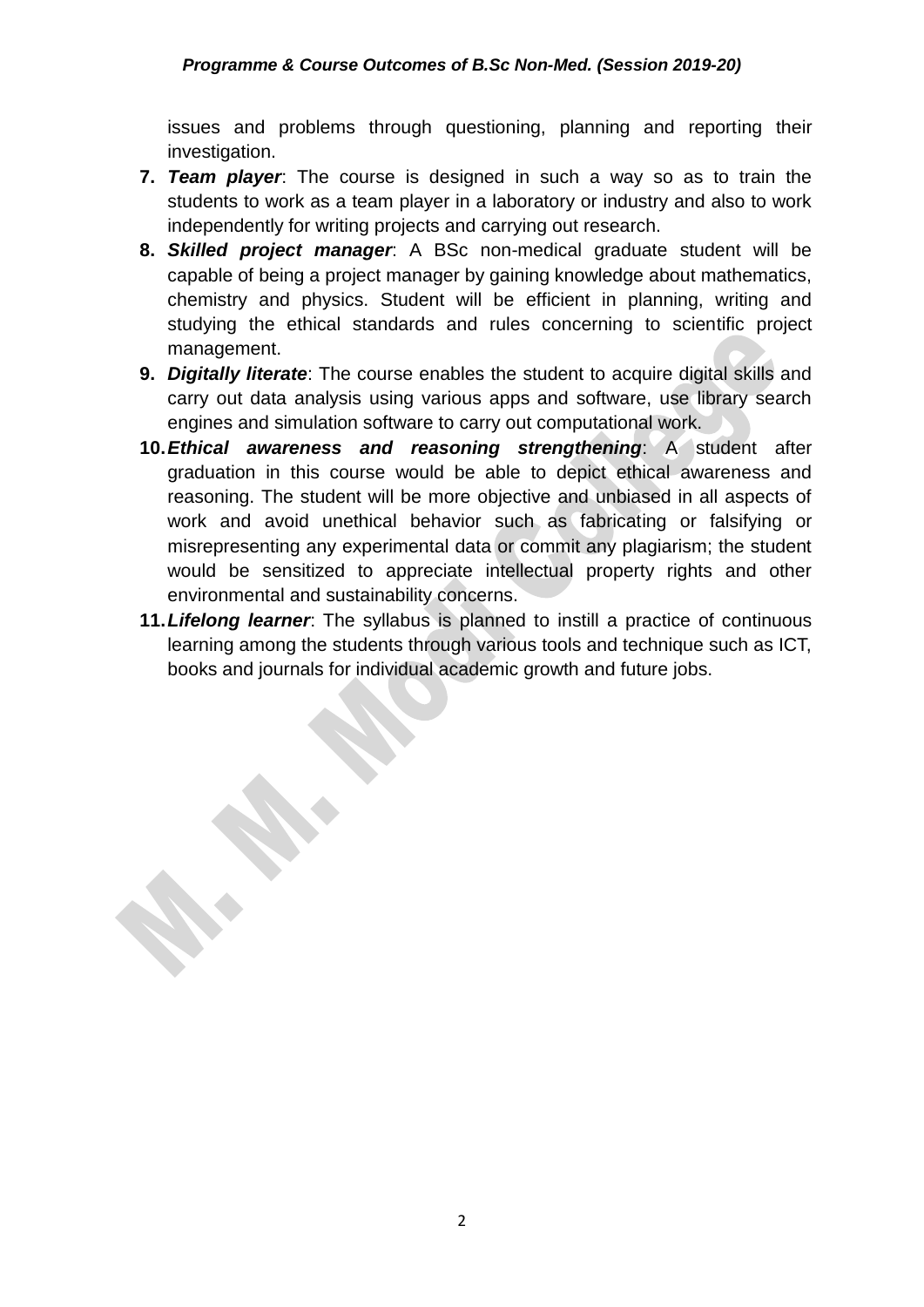## **Course Outcomes (COs)**

**Course Outcomes: Mathematics Semester-I**

| Paper-I   | Calculus-I                    |
|-----------|-------------------------------|
| Paper-II  | <b>Differential Equations</b> |
| Paper-III | Co-ordinate Geometry          |

#### **Semester-II**

| Paper-IV | Algebra-I                            |
|----------|--------------------------------------|
| Paper-V  | <b>Partial Differential Equation</b> |
| Paper-VI | <b>Analytic Geometry</b>             |

**Course Outcomes**: After Completion of the course the student will be able to:

#### **Semester-I**

#### **Paper-I : Calculus-I**

**CO 1:** Understand the concept of derivatives and use it to find curvature.

**CO 2**: Understand and apply the concept of limit, continuity of a function at a point to find Concavity and convexity, Asymptotes and Tracing of curves.

**CO 3:** Exhibit and recall previous learning in integrals and use to study Improper integrals.

**CO 4:** Apply and deduce Area and volume of two dimensional surfaces.

**CO 5:** Investigate convergence and divergence of Improper integrals, Dirichlet integrals and some special functions.

#### **Paper-II: Differential Equations**

**CO-1:** Recognize various definitions of linear homogeneous and nonhomogeneous differential equations.

**CO-2:** Understand various methods to solve second order linear differential equation with constant and variable coefficients.

**CO-3:** Obtain power series solutions of several important classes of ordinary differential equations including Bessel's, Legendre differential equations. Also able to derive the generating functions and recurrence relations, orthogonality properties and interpret their qualitative behaviour.

**CO-4:** Discover the use of Bessel, Legendre's, Hermite's equations in real-life problems.

#### **Paper-III: Coordinate Geometry**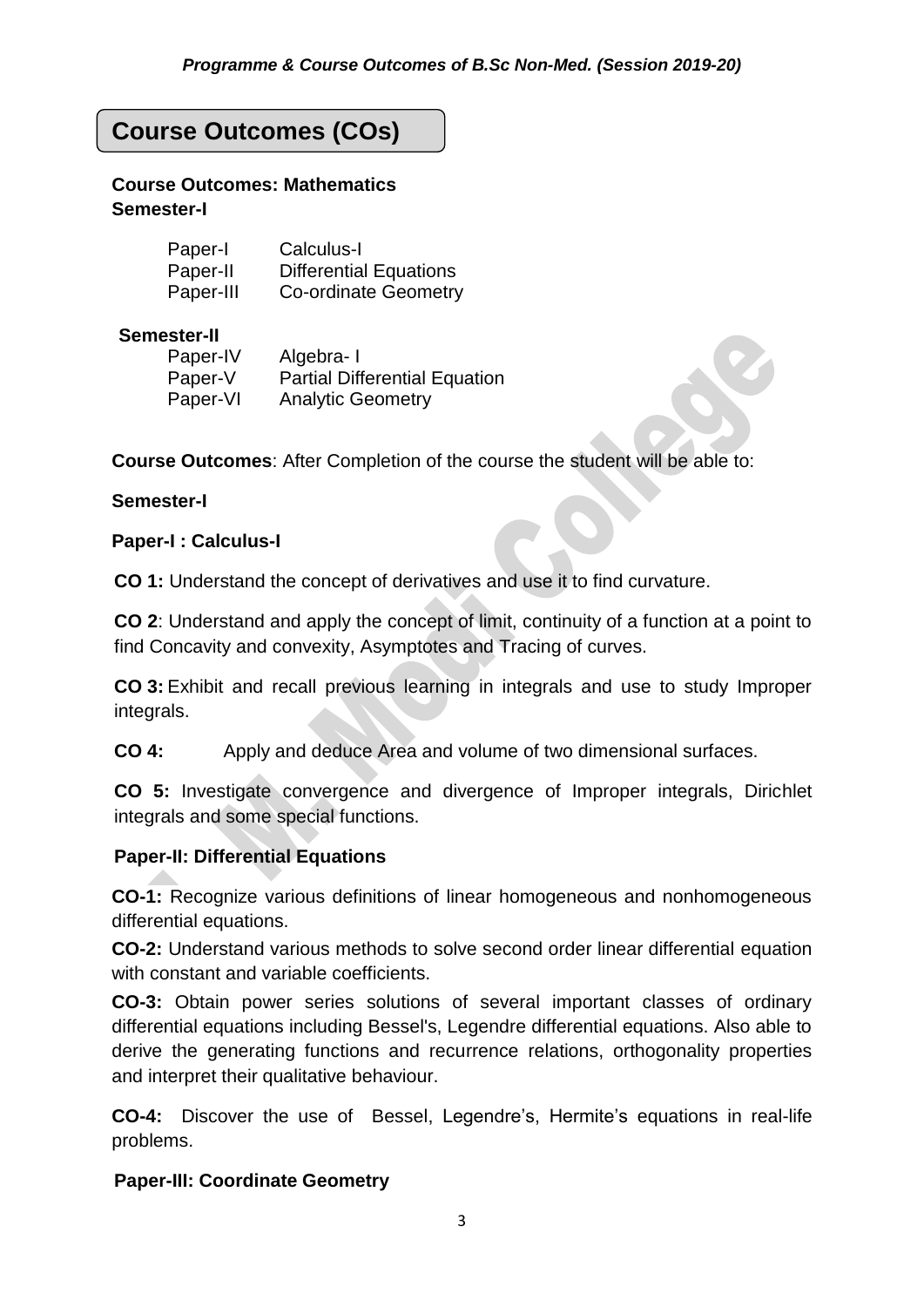**CO-1:** Understand and recall the importance of general equation of second degree in co-ordinate geometry.

**CO-2:** Obtain tangent, normal, chord of contact, and other geometrical properties.

**CO-3:** Apply above geometrical properties in real-life problems

**CO-4:** Investigate the nature of second degree equation of a curve.

**CO 5:** Demonstrate their knowledge of geometry and its applications in the real world.

#### **Semester-II**

#### **Paper-IV: Algebra- I**

**CO 1:** Recognize consistent and inconsistent systems of linear equations by the row echelon

form of the augmented matrix, using rank.

- **CO 2:** Find eigenvalues and corresponding eigenvectors for a square matrix
- **CO 3:** Understand the importance of roots of polynomials and learn various methods of obtaining roots.
- **CO 4:** Employ De Moivre's theorem in several applications to solve numerical problems.
- **CO 5**: Execute their good understanding of the deeper concepts of linear algebra and abstract algebra.

#### **Paper-V: Partial Differential Equation**

- **CO 1:** Solve the first-order linear PDE's with the aid of Lagrange's method and nonlinear PDEs of first order with Charpits' method.
- **CO 2:** Derive solutions of linear PDEs of second and higher order with constant coefficients.
- **CO 3:** Use the method of separation of variables and other techniques to solve some basic hyperbolic, parabolic and elliptic partial differential equations.
- **CO 4:** Execute their learning in solving heat, wave, Laplace equations.
- **CO 5**: Solve PDE governing real life phenomenon arising in various fields of science and engineering.

#### **Paper-VI: Analytic Geometry**

- **CO 1:** Understand and apply appropriate techniques, tools, and formulae to determine various geometrical parameters.
- **CO 2:** Find Equation of a tangent plane, Condition of tangency, Angle of the intersection of two spheres, Length of a tangent, Radical plane, Coaxial system of spheres and other geometrical properties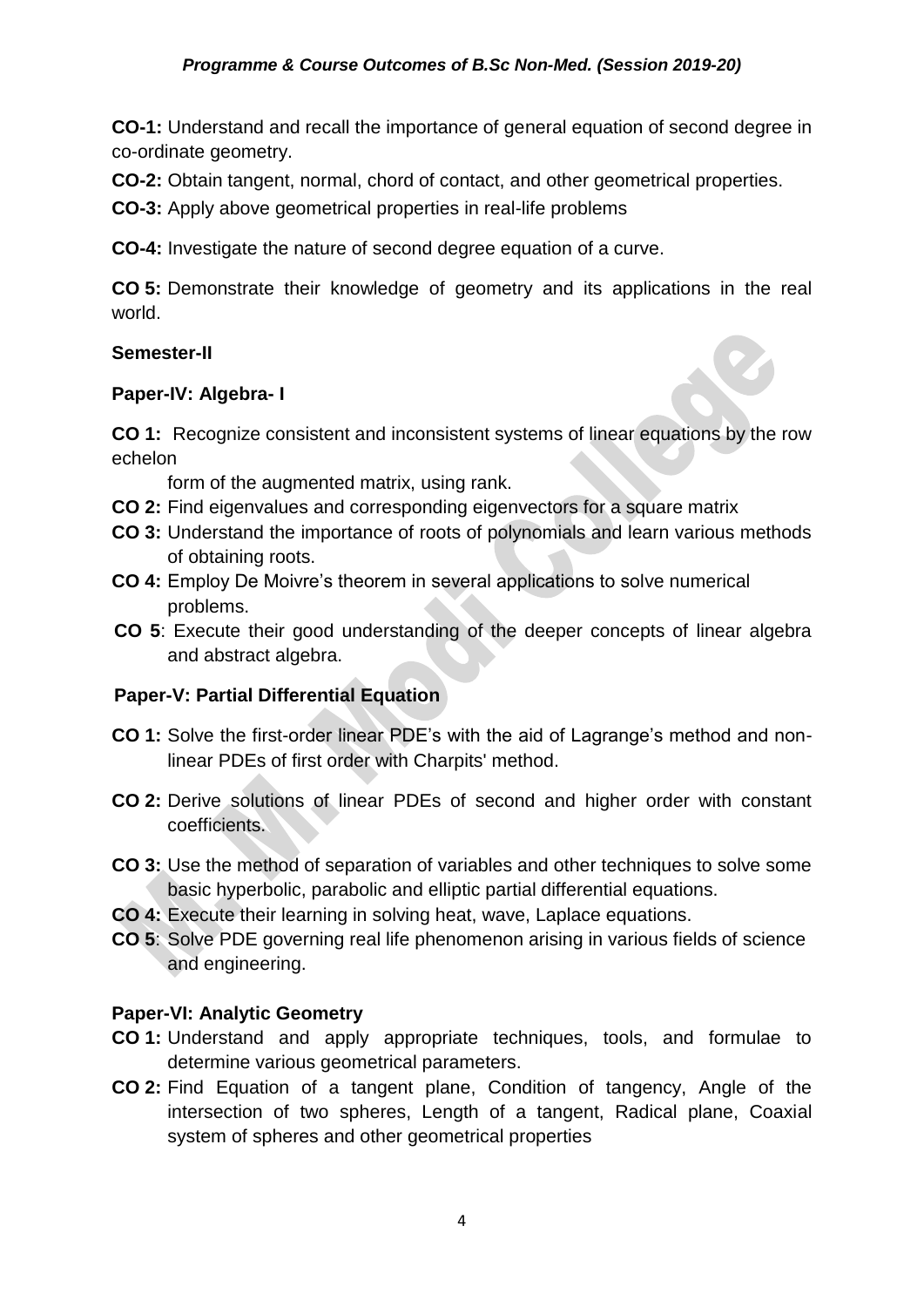- **CO 3:** Analyze characteristics and properties of two- and three-dimensional geometric shapes and their geometric relationships.
- **CO 4:** Relate and integrate geometry into real life contexts as well as into other disciplines.

#### **Semester-III**

| Paper-I   | <b>Advanced Calculus</b> |
|-----------|--------------------------|
| Paper-II  | Analysis-I               |
| Paper-III | <b>Statics</b>           |

#### **Semester-IV**

| Paper-IV | <b>Numerical Methods</b> |
|----------|--------------------------|
| Paper-V  | Analysis-II              |
| Paper-VI | <b>Dynamics</b>          |

**Course Outcomes**: After completion of the course the student will be able to:

#### **Semester-III**

#### **Paper-I: Advanced Calculus**

**CO 1:** Understand the concept of Limit, Continuity of Functions of several variables. Differentiability of real-valued functions of two variables.

**CO 2:** Understand the use of partial derivatives in Taylor's theorem, error estimation, and to Find Maximum and Minimum values of real-life situations.

**CO 3:** Exhibit and recall previous learning in Calculus of one variable

**CO 4:** Apply the concept of multiple Integrals to evaluate Areas, Volume, Centre of Gravity and Moments of Inertia and other physical quantities.

**CO 5:** Develop and execute their understanding to solve differential equations.

#### **Paper-II: Analysis-I**

**CO 1:** Understand the concept of Function of Bounded Variations and Riemann **Integration** 

**CO 2:** Analyze and relate sequences and series of real values functions in terms of convergence in and divergence in R<sup>2</sup>.

**CO 3:** Implement logical thinking to prove the basic results of real analysis.

**CO 4:** Relate the concept of infinite series and Improper Integrals.

**CO 5:** Develop and execute these concepts to probability theory, Fourier series, and other branches of mathematics.

#### **Paper-III: Statics**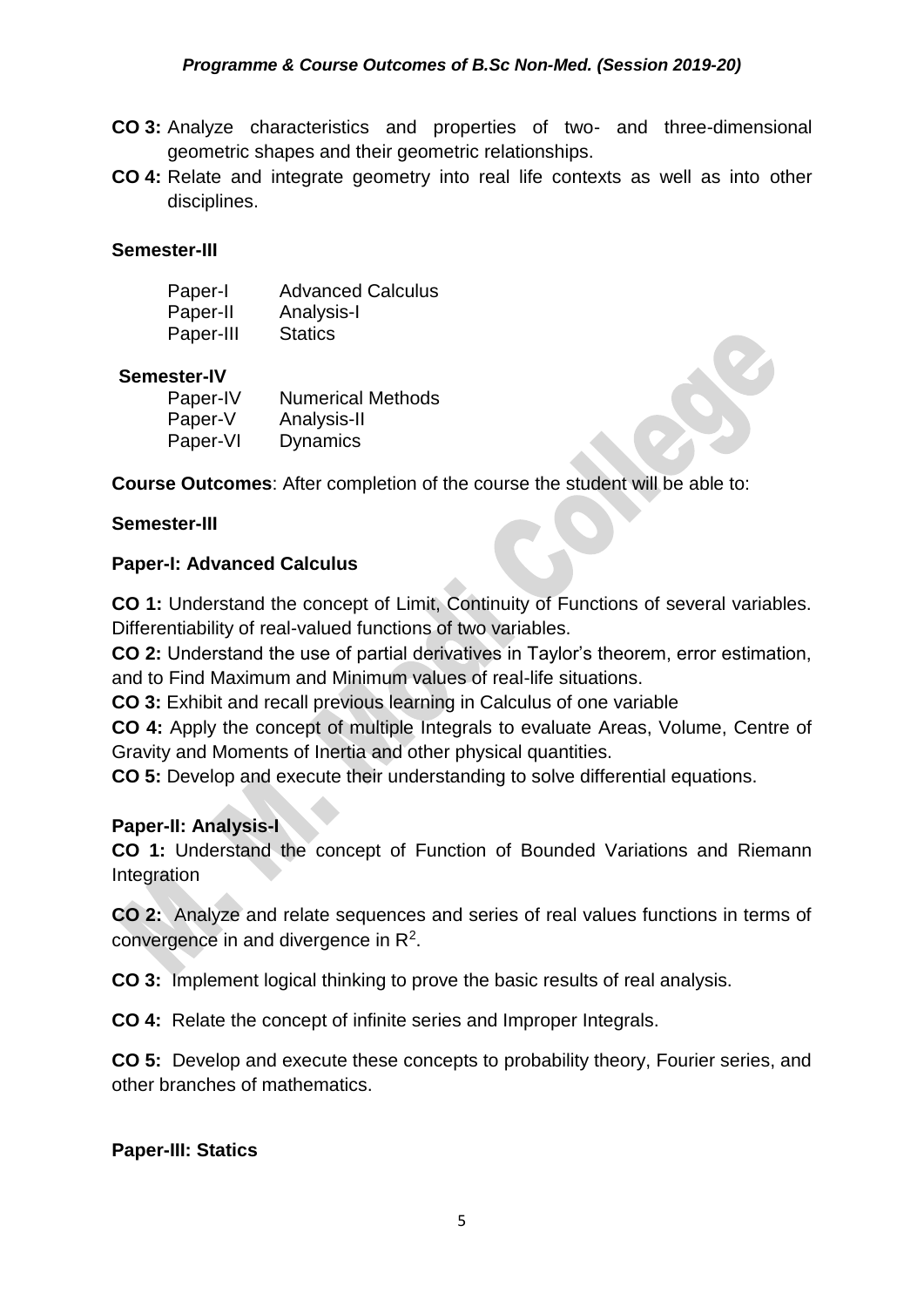#### *Programme & Course Outcomes of B.Sc Non-Med. (Session 2019-20)*

**CO 1:** Understand the necessary conditions for equilibrium of particles acted upon by the number of forces.

**CO 2:** Understand the reduction of force system to a resultant force and a resultant couple.

**CO 3:** Define and determine the center of gravity of some materialistic systems.

**CO 4:** Demonstrate the concept of friction and identify types of friction.

**CO 5:** Formulate the knowledge of statics to higher courses like the theory of elasticity, fluid mechanics etc.

#### **Semester - IV**

#### **Paper-IV: Numerical Analysis**

**CO 1:** Understand the errors, source of error and its effect on any computation.

- **CO 2:** Obtain numerical solutions of algebraic and transcendental equations.
- **CO 3:** Tabulate the functions and data set using interpolation.
- **CO 4:** Apply course knowledge to solve complicated physical problems by approximating to the desired accuracy.

#### **Paper-V: Analysis-II**

**CO 1:** Understand the Concept of Point-wise and Uniform convergence of sequence and series of functions with special reference to power Series.

**CO 2:** Identify and discuss the convergence of sequence and series of functions

**CO 3:** Evaluate Line, surface and volume integrals

**CO 4:** Identify and apply Greens Theorem, Stokes Theorem, and the Divergence Theorem.

**CO 5:** Investigate the Theory of Vector Calculus with relevant examples.

#### **Paper-VI: Dynamics**

**CO 1**: Understand the laws of motion and dynamics involved in projectile motion, Simple Harmonic function etc.

**CO 2**: Understand the concepts of work, power, energy, momentum and relative motion.

**CO 3**: Apply the laws of motion to solve physical problems.

**CO 4**: Investigate and formulate the concept of mathematical modeling in projectile motion.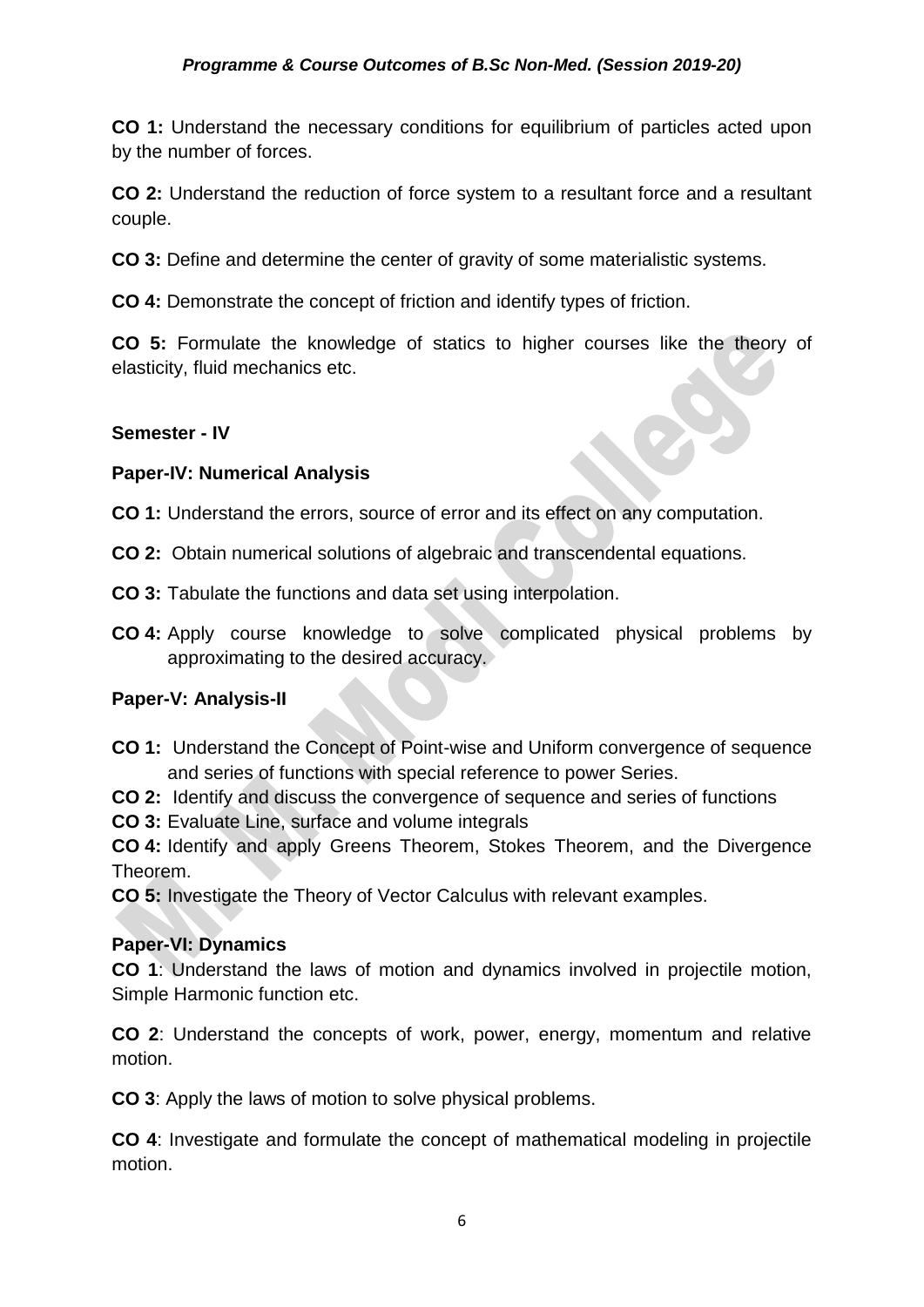**CO 5**: Use and derive some of the basic definitions and theorems related to dynamics.

#### **Semester-V**

| Paper-I     | Algebra-I                     |
|-------------|-------------------------------|
| Paper-II    | <b>Discrete Mathematics-I</b> |
| Opt-I       | <b>Mathematical Methods-I</b> |
| Opt-II      | Number Theory-I               |
| Semester-VI |                               |

#### Paper-III Algebra-II Paper-IV Discrete Mathematics-II Opt-III Mathematical Methods-II Opt-IV Number Theory-II

**Course Outcomes**: After completion of the course the student will be able to:

#### **Semester-V**

#### **Paper-I: Algebra-I**

**CO-1:** Determine whether a given set and binary operation form a group by checking group axioms

**CO-2:** Understand and Differentiate between homomorphism and isomorphism for groups and Rings.

**CO-3:** Differentiate between dihedral, symmetric and alternating groups, rings, derive the existence of groups of a specified small order

**CO-4:** Develop new structures based on given structures and compare the structures.

**CO-5:** Implement abstract and critical reasoning by studying logical proofs and the axiomatic method as applied to modern algebra.

#### **Paper-II: Discrete Mathematics-1**

**CO-1:** Understand and Define basic notations in graph theory & trees.

**CO-2:** Construct the Passwords by using the techniques of counting principles

**CO-3:** Use the shortest path algorithm to determine the fastest driving routes.

**CO-4:** Construct Model problems in Computer Science using graphs and trees.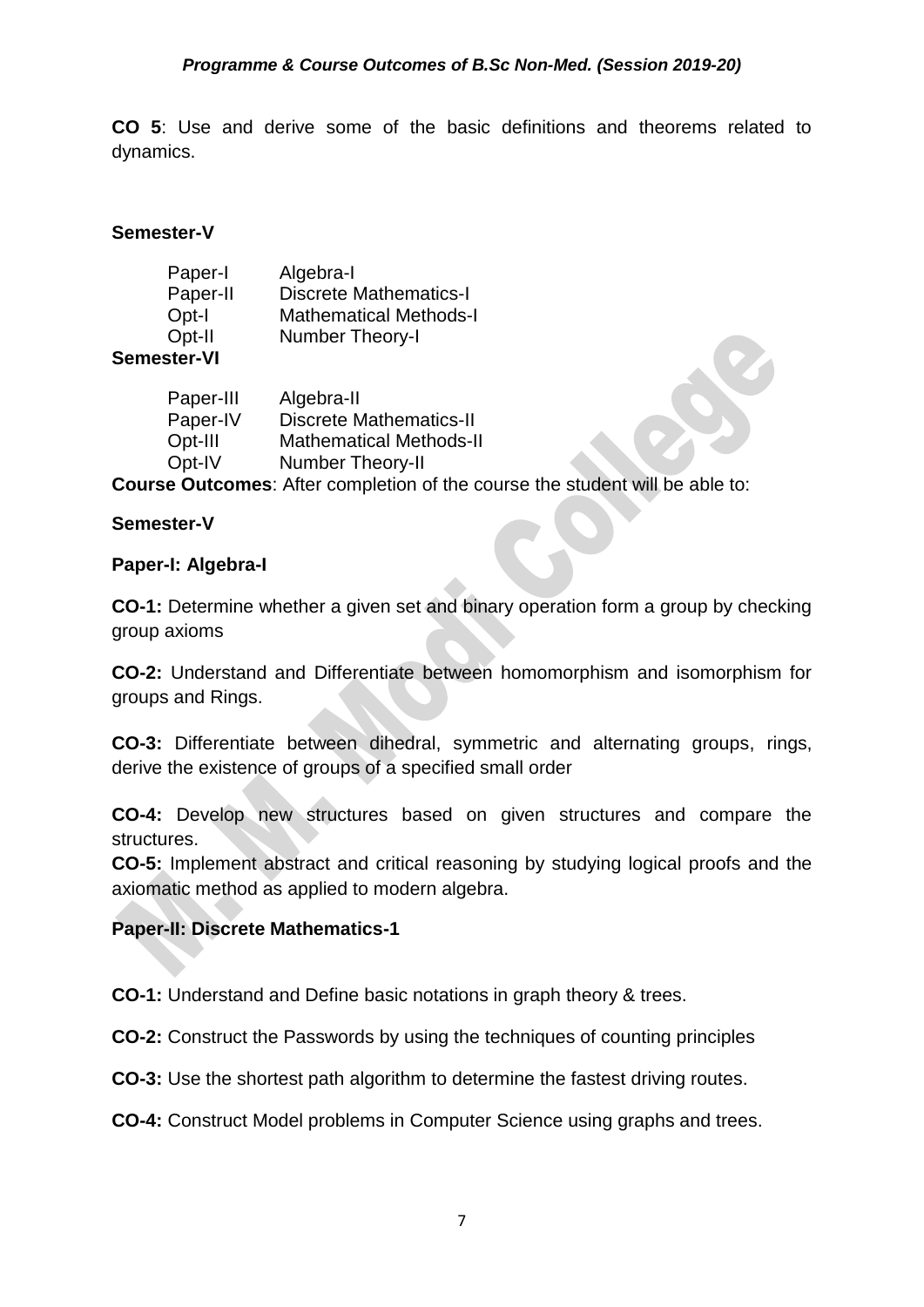**CO-5:** Learn how to work with some of the discrete structures which include sets, relations, functions, graphs and trees.

**CO 6:** Solve real-life problems using finite-state machines.

**CO-7:** Assimilate various graph theoretic concepts and familiarize them with their applications.

#### **Opt-I: Mathematical Methods I**

**CO-1:** Demonstrate their understanding of the Dirichlet conditions.

**CO-2:** Solve both real and complex forms of the Fourier series for standard periodic waveforms

**CO-3:** Know about piecewise continuous functions, Dirac delta function, Laplace transforms

and its properties

**CO 4:** Investigate the application of course in various engineering fields.

#### **Semester-VI**

#### **Paper-III: Algebra- II**

**CO-1:** Understand real vector spaces, subspaces, basis, dimension, and their properties

**CO-2:** Use the definition and properties of linear transformations and matrices of linear transformations.

**CO 3**: Obtain various variants of diagonalization of linear transformations.

**CO-4:** Apply the knowledge of linear algebra to solve the system of differential equations.

**CO-5:** Explain the use of linear algebra in coding theory, linear programming, and cryptography.

#### **Paper-IV: Discrete Mathematics-II**

**CO 1:** Understand and solve Binary relations and recurrence relations, direct and indirect proofs.

**CO 2:** Construct mathematical arguments using logical connectives and quantifiers.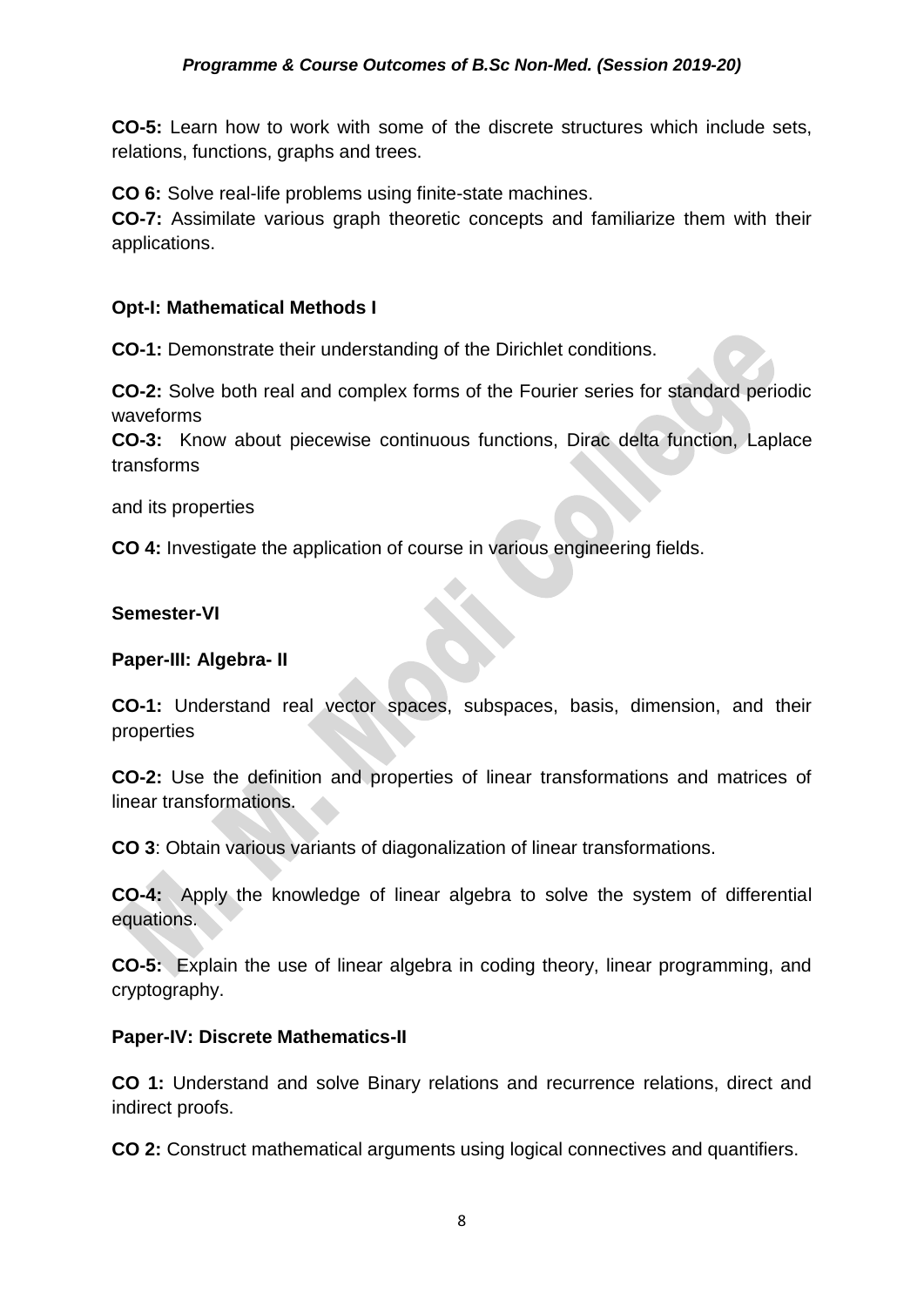**CO 3:** Validate the correctness of an argument using statement and predicate calculus.

**CO 3:** Develop an inductive way of thinking.

**CO 4:** Interpret and investigate applications of Boolean algebra and Boolean functions, logic gates, switching circuits in electronics.

#### **Opt-III: Mathematical Methods-II**

**CO-1:** Understand Fourier Transform and inverse Fourier transform.

**CO-3:** Determine the solution of differential equations with initial and boundary value problems by choosing the most suitable method.

**CO-4:** Apply Laplace transform techniques to solve Heat, Wave & Laplace equations.

**CO 5:** Apply and formulate integral transform techniques applied to various situations in physics, engineering, and other mathematical contexts.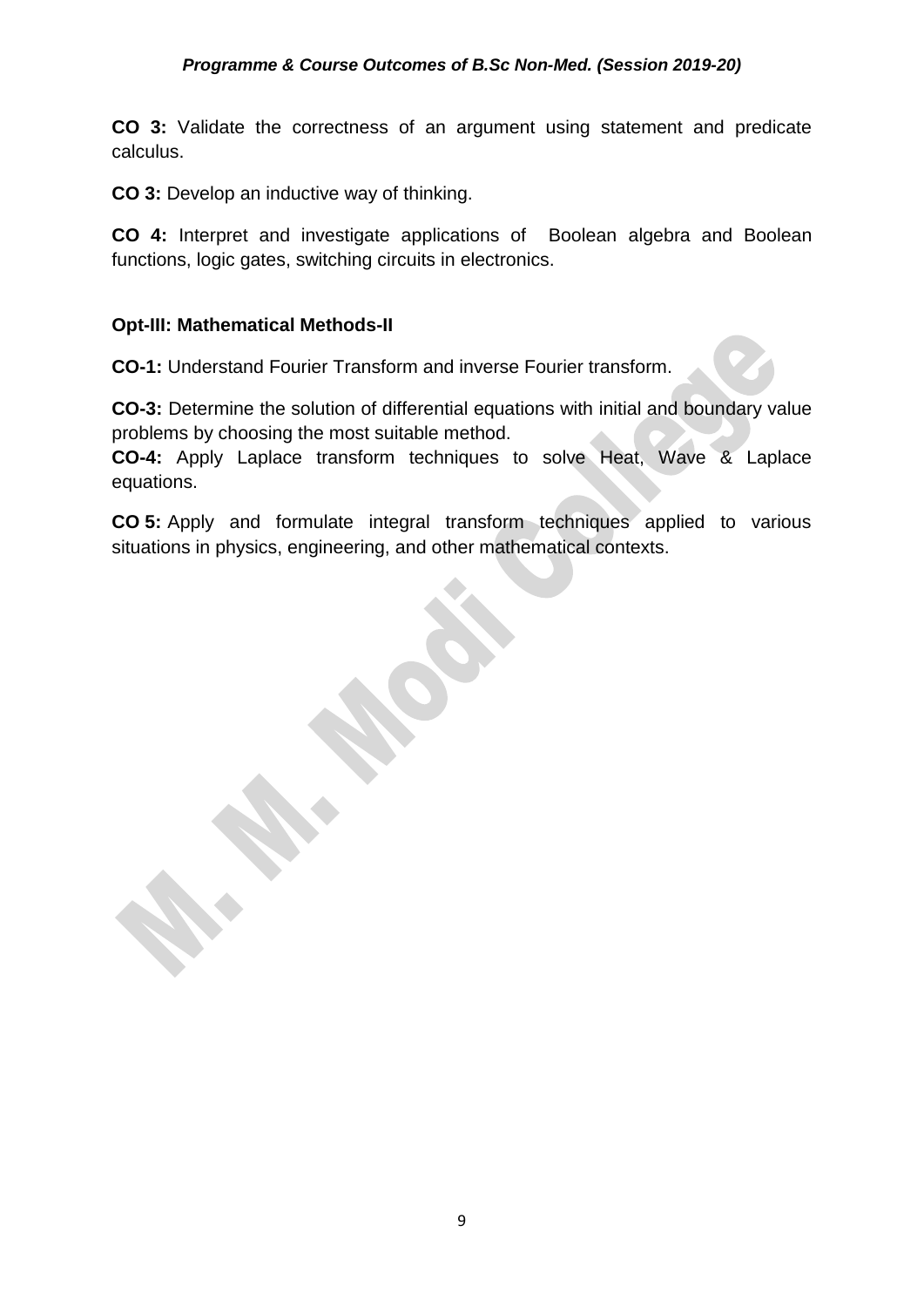#### **Course Outcomes: Physics**

#### **Course Title:** MECHANICS

The aim of the course is to acquaint students with the fundamentals of mechanics.

After completion of this course, students will be able to:

- 1. Understand various co-ordinate systems, reference frames, conservation laws, motion of rigid body and special theory of relativity.
- 2. Apply conservation laws to collisions in various frames and to kinematics of rigid bodies.
- 3. Analyze the problems in mechanics on motion and characteristics of trajectory.
- 4. Fix the problems faced in experiment handling and modeling computations for physical systems.

<u> De Santo Contra de Santo Contra </u>

#### **Course Title:** Waves & Vibrations

This course aims to enhance the student's understanding regarding the theory of waves, vibrations and electromagnetism. At the end of the course, the student will be able to:

1. Understand different oscillators and their characteristic parameters, physical significance of Maxwell's equations, wave equations in different media and their solutions.

2. Analyze differential equations, stiffness of coupled oscillators, inductance coupling of electrical oscillators.

3. Gain an appreciation of the wide applicability of the presented concepts and acquire practical skills with experiments and related numerical problems, which are applicable to daily life and higher studies.

#### **Course Title:** ELECTRICITY & MAGNETISM

In this course, students attain the necessary knowledge, skills and general competency in Electricity & Magnetism. With the completion of the course the students will be able to:

- 1. Understand fundamental basics of electrical circuits, properties of simple, time-dependent electric & magnetic fields, induction, Maxwell's equations, electromagnetic waves.
- 2. Apply the basics to calculate forces and fields in various electricity & magnetism problems.
- 3. Analyze problems in electromagnetism using mathematical methods and compute currents and voltage drops in circuits.
- 4. Evaluate the importance of electricity & magnetism in society with regard to technological applications with concrete examples.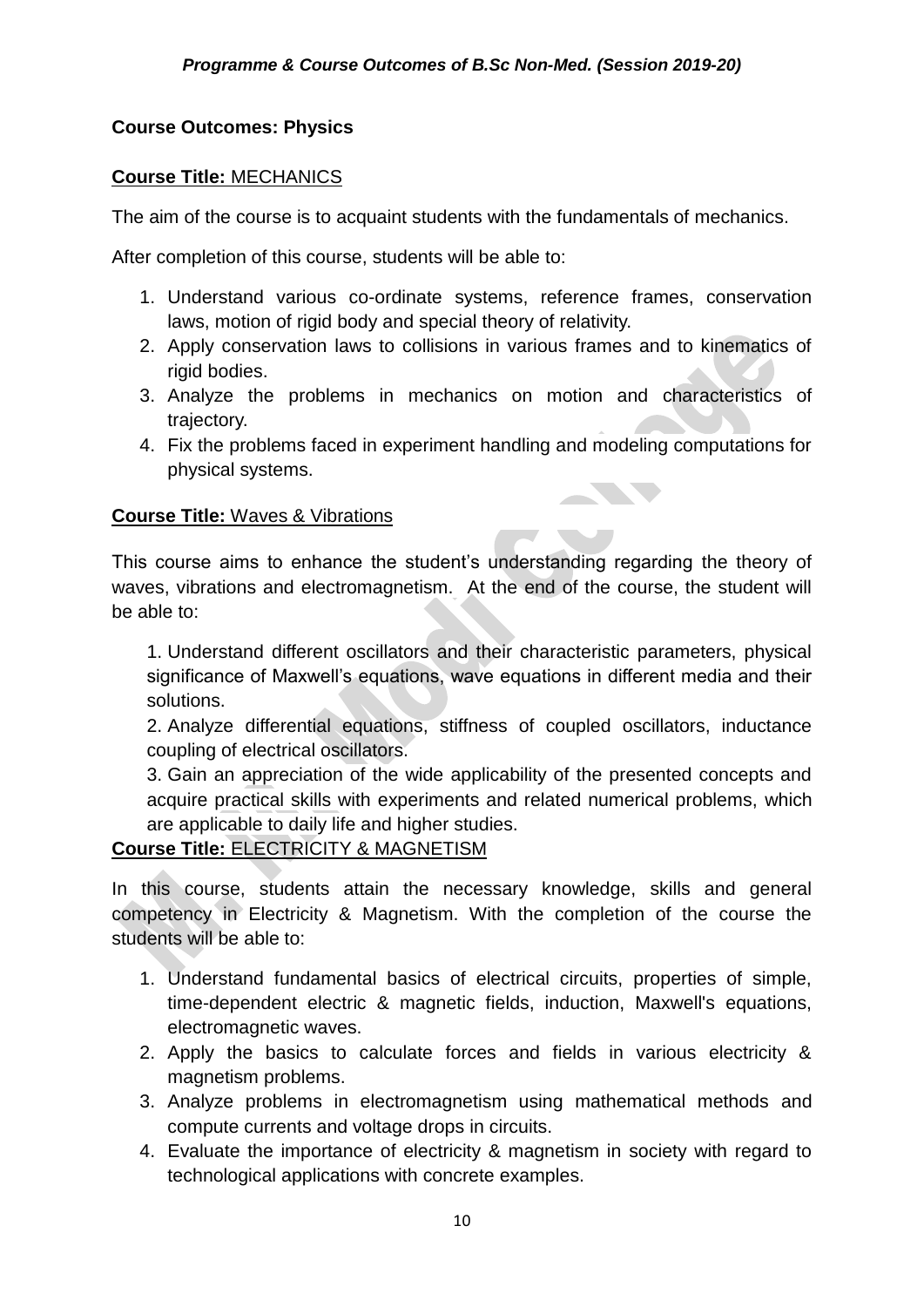5. Have a basic grip on how experimental equipment can be used (this is achieved via lab-exercises). Students can familiarize with working of electrical circuits and storage devices. The theoretical and practical knowledge enables them to identify different communication techniques which will be useful in their daily life and higher studies.

#### **Course Title**: STATISTICAL PHYSICS AND THERMODYNAMICS

At the end of the course student will be competent to:

- 1. Understand various laws of thermodynamics, basics of probability, macrostates, microstates & distribution of particles, importance of quantum effects besides classical systems, concept of phase space, Maxwell Boltzmann, Bose Einstein, Fermi Dirac statistics and particles involved in reference to their spin.
- 2. Apply the laws to calculate the efficiency of idealized engines like Carnot Cycle.
- 3. Analyze the advancements in heat engines, refrigeration etc. and their application in daily life.
- 4. Evaluate the knowledge by performing lab experiments. Acquire a foundation for analyzing many body problems in advanced courses in physics.

#### **Course Title:** OPTICS & LASERS

The main objective of this course is to equip the students with deep understanding of various phenomena of wave optics and Laser technology. After the completion of the course, students will be able to:

- 1. Understand the physics involved in the wave optics phenomena: Interference, diffraction and polarization and their role in working of optical instruments.
- 2. Learn properties, construction and applications of different types of lasers. To equip with the basics of holography.
- 3. Apply the basics to calculate resolving power of optical devices and beam profile in lasers.
- 4. Analyze the problems of wave optics and progress in interferometry, laser technology and holography.
- 5. Evaluate the role of interference, diffraction and polarization in daily life and in nature with real examples.
- 6. Have an acquaintance on handling and use of optical instruments (exercised through lab practice). The theoretical and practical knowledge will facilitate them to decide a course for them in higher education or optoelectronic applications.

#### **Course Title:** QUANTUM MECHANICS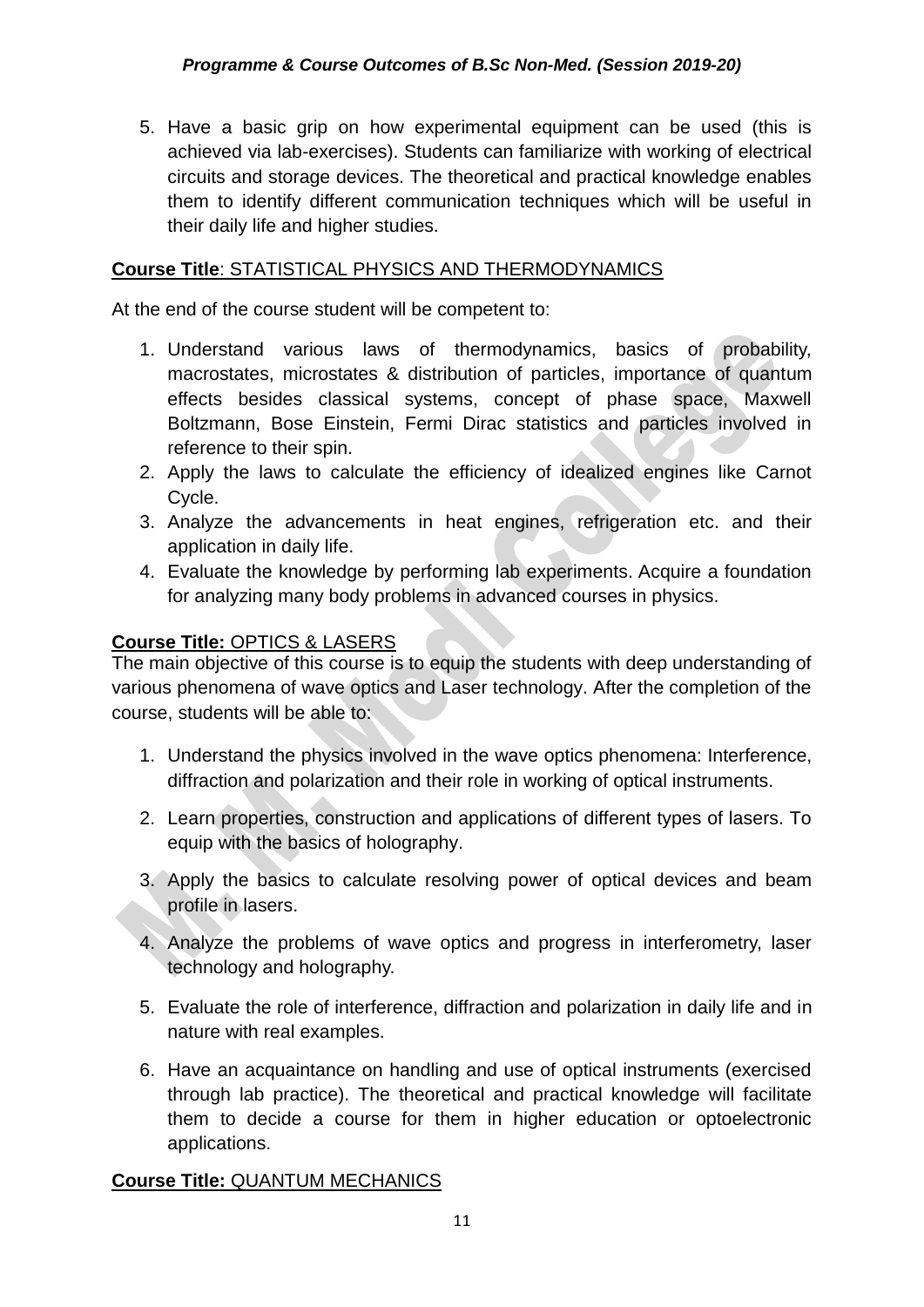On successful completion of this course the student will be able to:

- 1. Understand the need and principles of quantum mechanics, duality of matter, Schrödinger's equations and Uncertainty principle.
- 2. Apply Schrödinger equation for study of one to three dimensional systems and develop reasoning for mathematical results. Employ concepts of angular momentum and spin to account for the phenomena involved in the Zeeman effect and LS coupling,
- 3. Analyze systems of identical particles based on quantum mechanics.
- 4. Use analytical and mathematical methods on quantum mechanical problems. Design and carry out experiments and compare results with theoretical predictions.

#### **Course Title:** CONDENSED MATTER PHYSICS

This course aims to enhance the student's basic knowledge in the discipline of Condensed Matter Physics. At the end of the course, the student will be able to:

- 1. Understand crystal structures, crystal planes, crystal diffraction, and experimental methods for crystal structure studies, concepts and various theories related to lattice vibrations, phonons, metals and semiconductors.
- 2. Apply theoretical knowledge in various problems of condensed matter physics.
- 3. Analyze the role of reciprocal lattices and Brillouin zones in crystallography.

#### **Course Title:** NUCLEAR AND PARTICLE PHYSICS

After the successful completion of this course the students will get well versed with the key concepts of nuclear and particle physics and will be able to

- 1. Learn fundamental aspects of nucleus & nuclear models, Radioactive decay, Nuclear Reactions and the interaction of radiation with matter, classification of elementary particles, detectors & accelerators.
- 2. Apply nuclear and particle physics concepts in kinematical computations, detectors.
- 3. Analyze various nuclear experiments to calculate nuclear parameters (lab exercise).

#### **Course Title:** ELECTRONICS (ELECTRONICS AND SOLID STATE DEVICES)

At the end of the course student will be able to: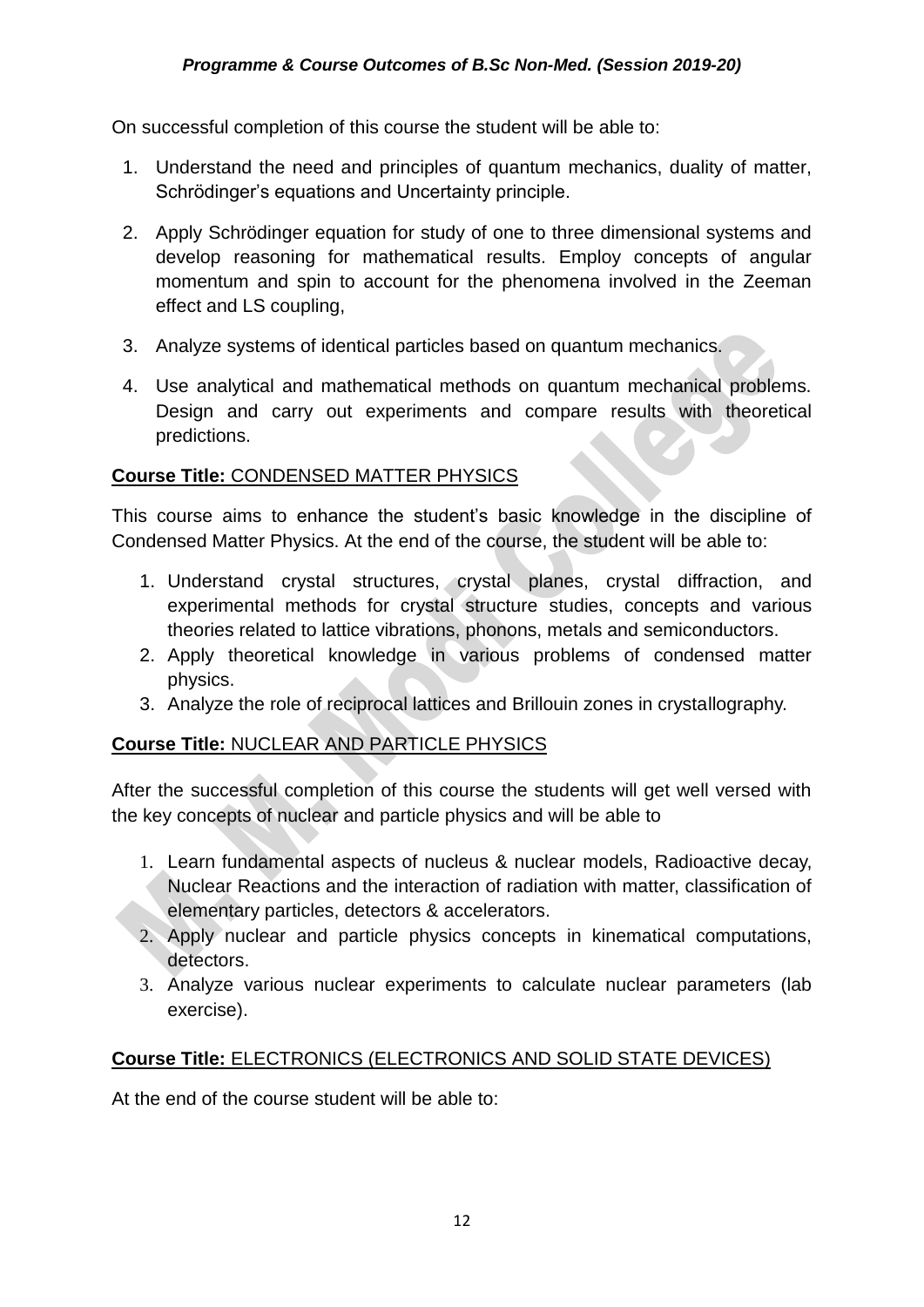1. Understand the concepts of semiconductor devices, biasing techniques and V-I characteristics, rectifiers, characteristics of different types of photoconductive devices.

2. Analysis of efficiency and ripple factor in filter circuits, different configurations of a transistor.

3. Evaluate the need of the circuitry, skills and technological tools and their advancements in relation to societal needs.

4. Design and operate electronics circuits.

#### **Course Outcomes: Chemistry Semester-I**

| Paper-I   | <b>INORGANIC CHEMISTRY</b> |
|-----------|----------------------------|
| Paper-II  | <b>ORGANIC CHEMISTRY</b>   |
| Paper-III | <b>PHYSICAL CHEMISTRY</b>  |
| Paper-I   | <b>PRACTICAL CHEMISTRY</b> |

#### **Semester-II**

| Paper-I   | <b>INORGANIC CHEMISTRY</b> |
|-----------|----------------------------|
| Paper-II  | <b>ORGANIC CHEMISTRY</b>   |
| Paper-III | <b>PHYSICAL CHEMISTRY</b>  |
| Paper-II  | <b>PRACTICAL CHEMISTRY</b> |

#### **Semester-I**

#### **Paper-I: INORGANIC CHEMISTRY**

Students will be able to:

CO.1- Understand the Atomic Models by visualizing the interior of atoms and molecules and predict the properties of matter.

CO.2- Find the allowed energy levels of a quantum mechanical system and describe the quantum aspects of a system.

CO.3- Predict the periodic properties of different elements in terms of ionization energy, electronegativity, atomic and ionic radius and electron affinity.

CO.4- Classify the elements using periodic table into three categories: metals, nonmetals and inert gases.

CO.5- Understand the chemical properties and stability of noble gases.

CO.6- Explain the uses of different noble gases in different fields.

CO.7- Describe the importance and limitations of valence bond theory and use them for predicting the shapes and hybridization of inorganic molecules and ions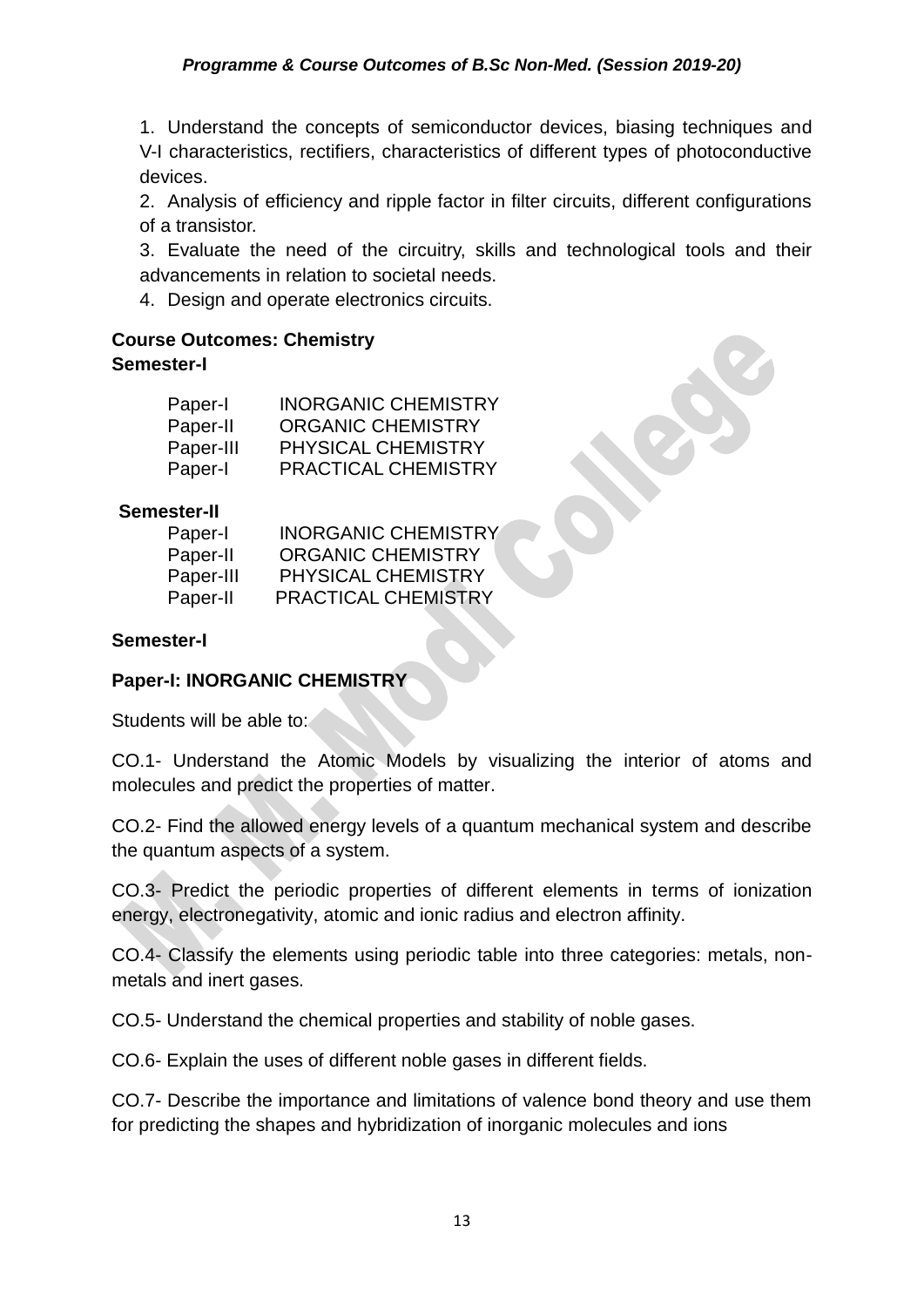CO.8- Understand the importance of VSPER theory and MO theory and determine the geometries of homonuclear and heteronuclear molecules.

#### **PAPER II: ORGANIC CHEMISTRY**

Students will be able to:

CO.1- Understand the structure and types of hydrogen bonding in simple organic compounds.

CO.2- Predict the aromatic character of organic compounds and study hyperconjugation and resonance in aromatic compounds.

CO.3- Learn about how a chemical reaction takes place using reactive intermediates and understand the methods to determine the reaction mechanism.

CO.4- Assign formal charges on intermediates and ionic species.

CO.5- Explain the method of preparation and physical properties of alkanes.

CO.6. Describe the orientation, reactivity, selectivity and mechanism of free radical halogenation of alkanes.

CO.7 Understand and describe the importance and limitations of strain theories (especially Bayer's strain theory) and use them for predicting the stability of cycloalkanes.

CO.8 Understand the mechanism involved in hydrogenation, electrophilic and free radical additions of alkenes.

CO.9 Identify the favourable alkene product in different chemical reactions using Saytzeff rule and hoffmann bromide rule.

CO.10 Recognize the role of Diels alder reaction in the formation of six membered rings with a good control over regio and stereochemical outcomes.

#### **PAPER III: PHYSICAL CHEMISTRY**

Students will be able to:

CO.1- Calculate slopes, maxima and minima and differentiate functions like kx, sin x, log x, ex, xn.

CO.2- Determine the accuracy of methods and analysis and calculate the numerical problems related to evaluation of analytical data.

CO.3- Understand the structure of liquids and structural differences between solids, liquids and gases.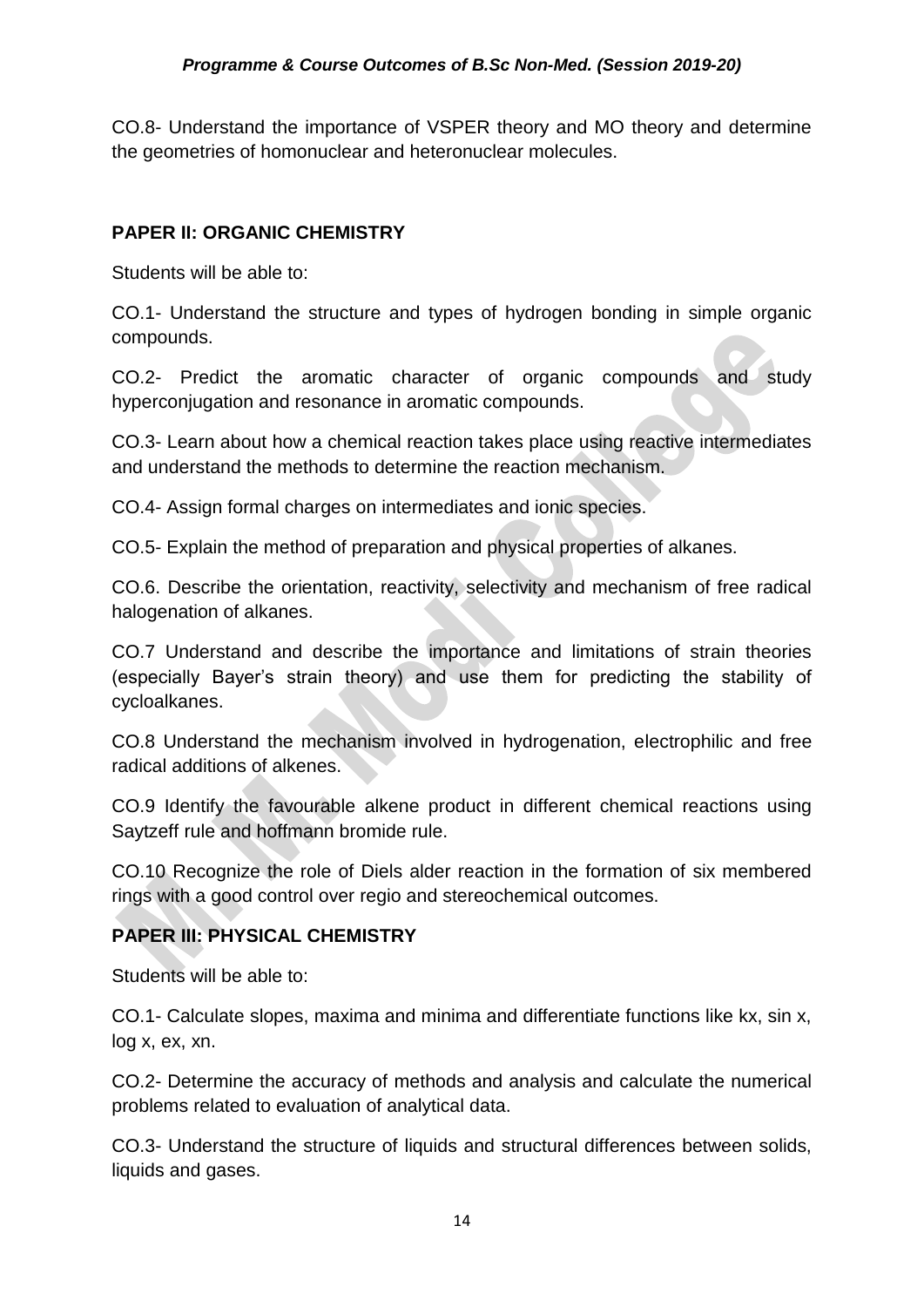CO.4- Classify liquid and solid crystals and understand the structure of nematic and eholestric phases.

CO.5- Understand the deviation of gases from ideal behaviour and study vanderwaals equation of state.

CO.6- Qualitatively discuss the Maxwell's distribution of molecular velocities, collision number, mean free path and collision diameter.

CO.7- Predict the dipole moments of complexes using different methods.

CO.8- Recognize the difference between paramagnetism, diamagnetism and ferromagnetism in complexes.

#### **PRACTICAL CHEMISTRY - I**

Students will be able to:

Qualitatively analyze, separate and identify the different cations and anions from Groups I, II, III, IV, V and VI present in a salt.

#### **Semester-II**

#### **Paper-I: INORGANIC CHEMISTRY**

CO.1- Understand different Ionic structures such as NaCl, Zinc blende, Wurtzite, CaF2 and antiflourite and use their properties to corelate other inorganic molecules.

CO.2- Differentiate between ionic and covalent bond using Fajan's rule.

CO.3- Explain the diagonal relationship between alkali and alkaline earth metals.

CO.4- Describe the solvation and complexation tendencies of alkali and alkaline earth metals and their functions in biosystems.

CO.5- Recognize the boron family and understand the properties of their hydrides, oxides, oxyacids and halides.

CO.6- Identify the carbon, nitrogen, oxygen and flourine families.

CO.7- Determine the properties and preparation of halogens, interhalogens and polyhalides.

#### **PAPER II: ORGANIC CHEMISTRY**

Students will be able to:

CO.1- Determine the absolute configuration of Organic compounds using sequence rules and R-S system

CO.2- Classify the geometric isomers using E-Z nomenclature.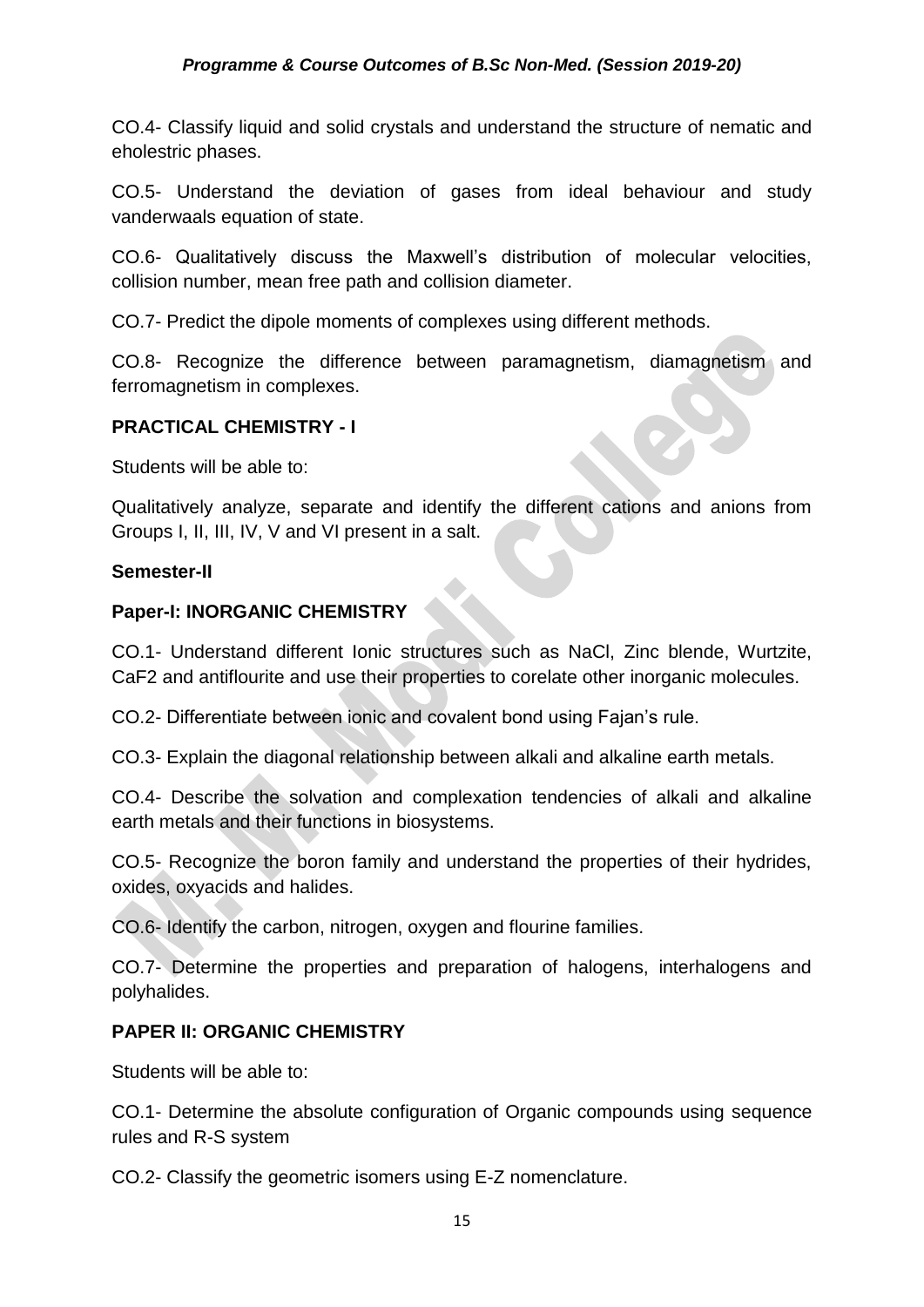#### *Programme & Course Outcomes of B.Sc Non-Med. (Session 2019-20)*

CO.3- Understand the molecular chirality and optical activity of organic compounds and differentiate between enantiomers, diastereomers and meso compounds.

CO.4- Describe the different conformations of ethane, n-butane and cyclohexane.

CO.5- Explain the molecular formula, resonance structure and molecular picture of benzene and their stability.

CO.6. Recognize the role of activating and deactivating groups in electrophilic substitution reactions of benzene.

CO.7 Understand the mechanism involved in nitartion, halogenation, sulphonation, mercuration and friedel crafts reactions of benzene.

CO.8 Differentiate between SN1 and SN2 reactions and explain their energy profile diagram.

#### **PAPER III: PHYSICAL CHEMISTRY**

Students will be able to:

CO.1- Determine the methods of expressing the concentration of solutions, activity and activity coefficients.

CO.2- Explain the colligative properties including vapour pressure lowering, freezing point depression, osmotic pressure and boiling point elevation.

CO.3- Recognize the difference between sols, gels and emulsions.

CO.4- Explain the kinetics of a chemical reactions including their rate and factors affecting their rate.

CO.5- Determine the order of reactions using different methods.

CO.6- Understand and describe the importance and limitations of collision theory and transition state theory.

CO.7- Explain Homogenous catalysis, acid base and enzyme catalysis including their mechanism.

#### **PRACTICAL CHEMISTRY II**

Students will be able to:

CO.1- Determine the melting point and boiling point of different compounds.

CO.2- Synthesize and crystallize different organic compounds as phthalic acid from hot water, acetanilide from boiling water, benzoic acid from water and naphthalene from ethanol.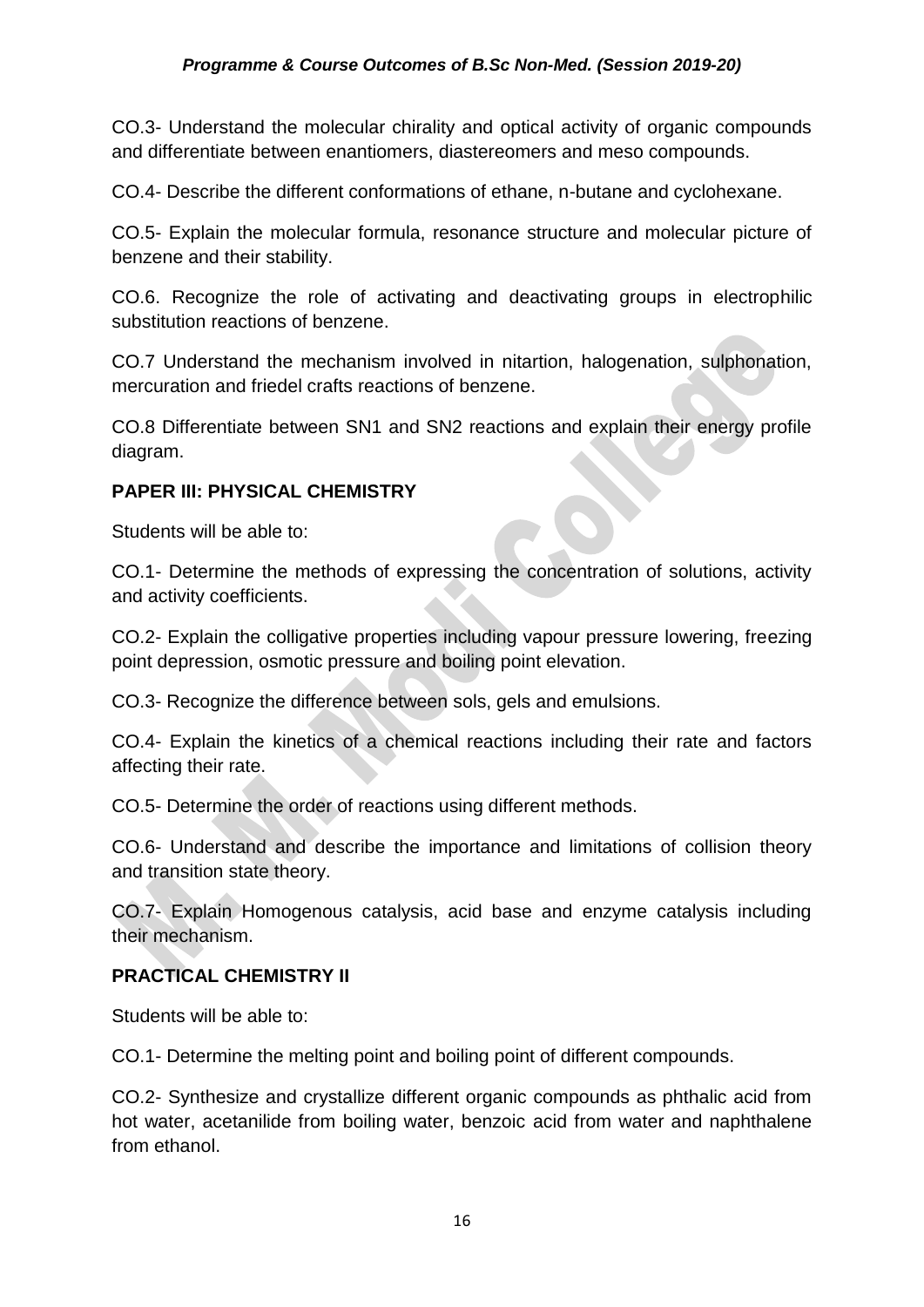CO.3- Determine the specific reaction rate of the hydrolysis of methyl acetate/ethyl acetate catalyzed by hydrogen ions at room temperature.

CO.4- Study the effect of acid strength on the hydrolysis of an ester.

CO.5- Determine the Viscosity & Surface Tension of pure liquids.

CO.6- Determine Molecular weight by Rast method.

#### **Semester-III**

| Paper-I   | <b>INORGANIC CHEMISTRY</b> |
|-----------|----------------------------|
| Paper-II  | <b>ORGANIC CHEMISTRY</b>   |
| Paper-III | <b>PHYSICAL CHEMISTRY</b>  |
| Paper-I   | <b>PRACTICAL CHEMISTRY</b> |

#### **Semester-IV**

| Paper-I   | <b>INORGANIC CHEMISTRY</b> |
|-----------|----------------------------|
| Paper-II  | <b>ORGANIC CHEMISTRY</b>   |
| Paper-III | <b>PHYSICAL CHEMISTRY</b>  |
| Paper-II  | <b>PRACTICAL CHEMISTRY</b> |
|           |                            |

#### **Semester-III**

#### **Paper-I INORGANIC CHEMISTRY**

1. The students would be familiar with general trends in the chemistry behind d and f-block elements.

2. The students will be able to understand the chemistry of first and second transition series.

3. The students will be able to understand the various uses of lanthanides elements in flash

light powders and in dying cotton.

4. The students will be able to understand about recently lanthanides have been used in

lasers.

5. The students will be able to know about actinides elements are used as nuclear fuels for

various purposes.

6. The students will able to understand the chemistry of separation of actinides.

#### **Paper-II ORGANIC CHEMISTRY**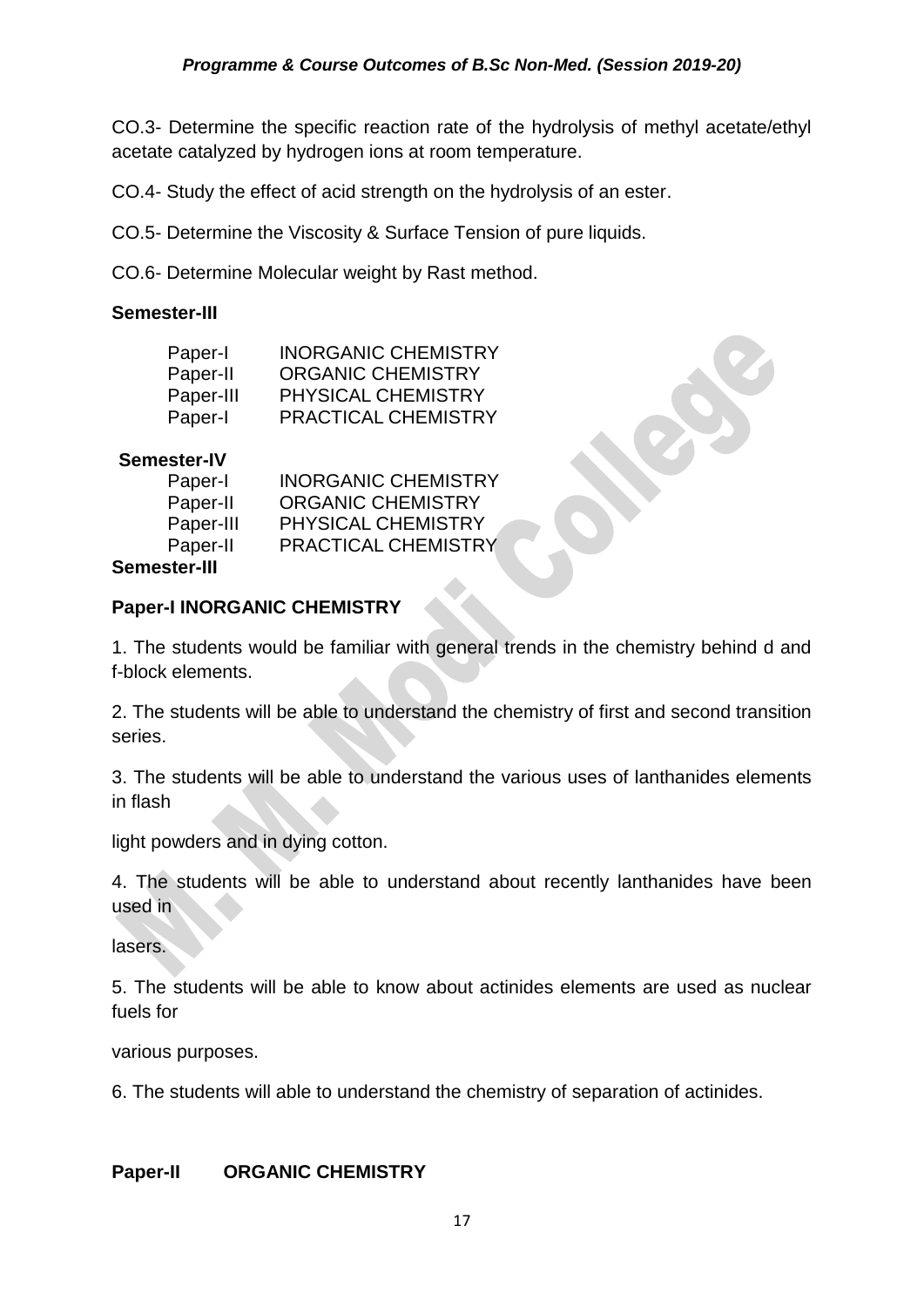To enable the students,

1. To study the chemistry of some selected functional groups

2. To develop proper aptitude towards the study of organic compounds and their reactions

3. To learn the chemistry of alcohols, phenols, aldehydes and ketones.

4. To understand and study Organic reaction mechanism and different types of Name Reactions.

5. To understand the method of formation of alcohols, phenols, aldehydes and ketones.

#### **Paper-III PHYSICAL CHEMISTRY**

After the completion of the course, Students will be able to

1. Recognize the basic terms of thermodynamic.

2. Able to predict the energy change in heat capacities at constant volume and pressure and

their relationship.

3. Able to drive Joule's law and its application.

4. Able to derive relationship between modification of distribution law when solute undergoes dissociation.

5. Able to understand various laws and concepts of thermodynamics thoroughly.

6. Recognise the concepts of chemical equilibrium in terms of equilibrium constant, various laws and concepts involved, reaction isotherm and Clausius-Claperyron equation.

#### **Paper-I PRACTICAL CHEMISTRY**

**Semester-IV**

#### **Paper-I INORGANIC CHEMISTRY**

1. The students will be able to explain the fundamental concepts in coordination chemistry

of transition metals.

2. Students will be able to understand the concept of oxidation reduction, redox potential data analysis, various redox stability diagrams and extraction of various elements from its ore extensively.

3. Students will be able to understand various concepts of acids and bases.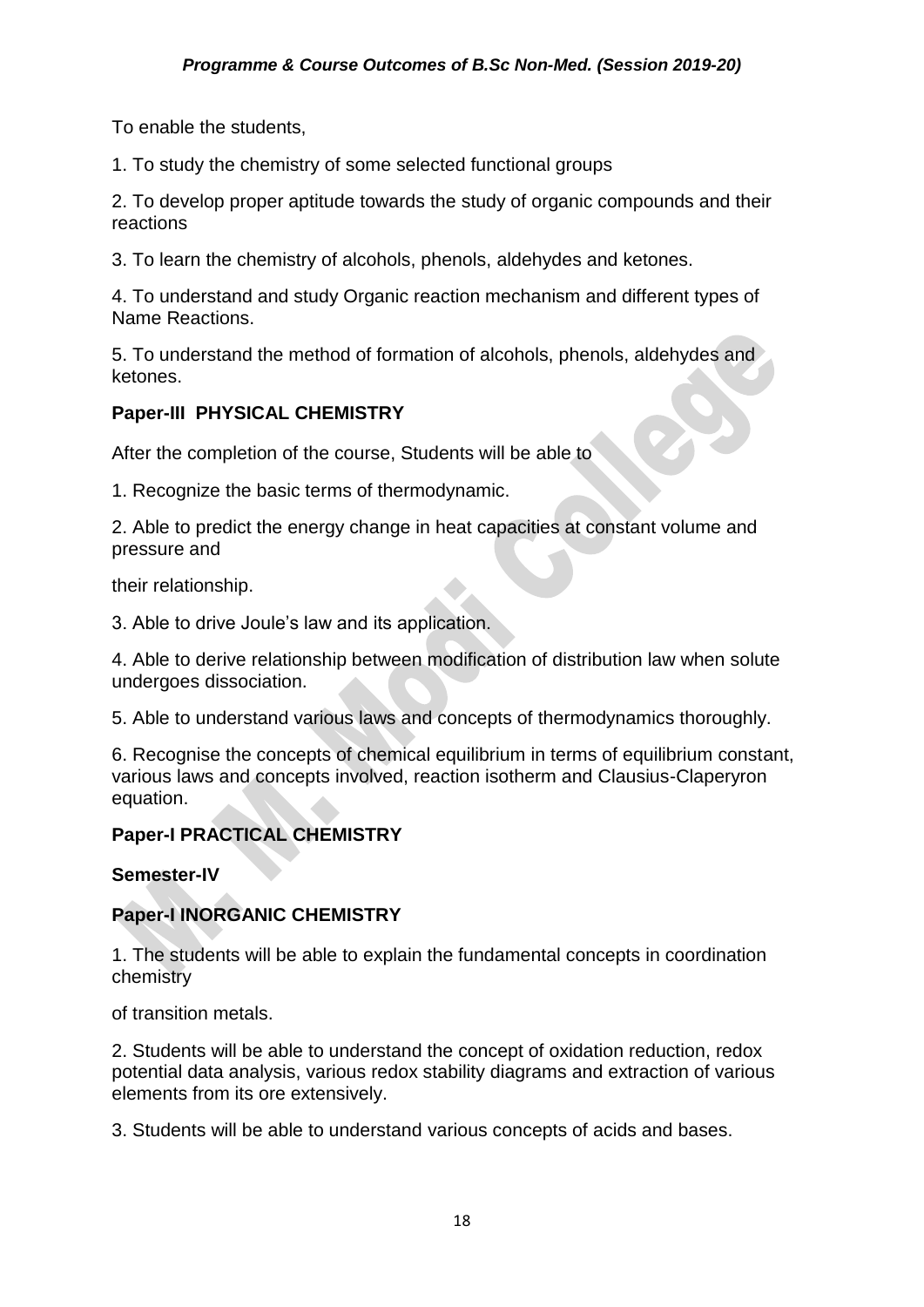4. The Students would be familiar with the basic knowledge of the non-aqueous solutions

and applications of non-aqueous solvents in analytical chemistry.

5. The students will develop the ability of effective solving practical problem of analytical

chemistry of non-aqueous solutions.

#### **Paper-II ORGANIC CHEMISTRY**

To enable the students

1. To study the chemistry of some selected functional groups

2. To develop proper aptitude towards the study of organic compounds and their reactions

3. To learn the chemistry of carboxylic acids, derivatives of Carboxylic acids,ethers and epoxide, fats, oil and detergents.

4. To do the method of formation of carboxylic acids, derivatives of Carboxylic acids,ethers and epoxide, fats, oil and detergents

5. To understand and study Organic reaction mechanism

6. To understand the method of formation of nitro compounds, amines and their chemical reactions.

#### **Paper-III PHYSICAL CHEMISTRY**

After the completion of the course, Students will be able to

1. Understand the basic principles electrochemistry.

2. Mention and explain various methods for the determination of transport number.

3. Explain the concepts of electrolytic conduction and dilution

4. Understand the Phase equilibrium concept of one and two component systems.

5. Understand the various terms involved in phase diagram and Gibb's phase rule.

#### **Paper-I PRACTICAL CHEMISTRY**

Upon successful completion the students would be well versed with the following:

1. Detection of various elements and functional groups in simple organic compounds qualitatively.

2. determination of the solubility of benzoic acid at different temperatures and to determine  $\Delta H$  of the dissolution process.

3.Determine the enthalpy of neutralisation of a weak acid/weak base versus strong base/strong acid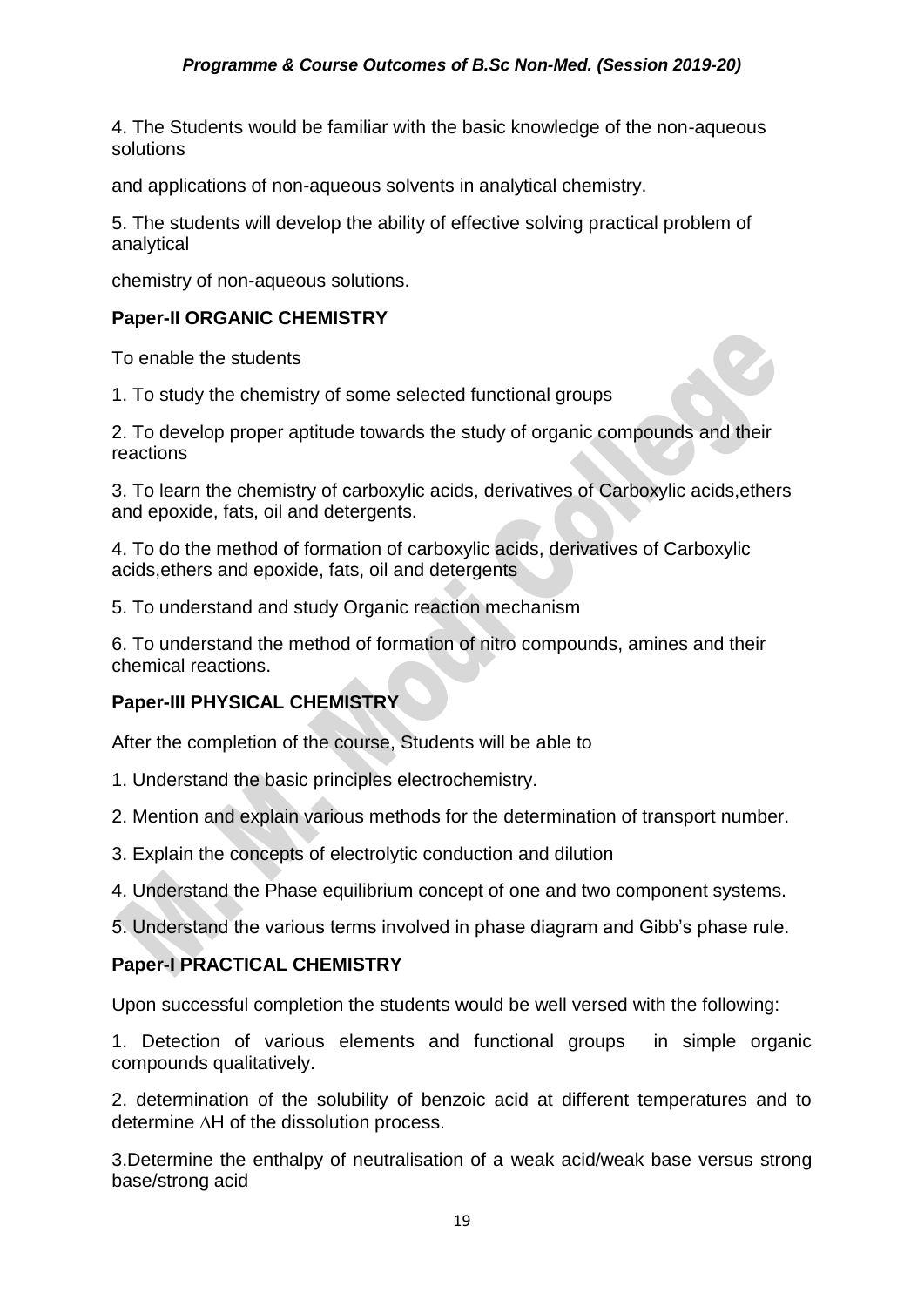4. Determination of the enthalpy of ionisation of the weak acid/weak base and the enthalpy of solution of solid calcium chloride.

#### **Semester-V**

| Paper-I   | <b>INORGANIC CHEMISTRY</b> |
|-----------|----------------------------|
| Paper-II  | <b>ORGANIC CHEMISTRY</b>   |
| Paper-III | <b>PHYSICAL CHEMISTRY</b>  |
| Paper-I   | PRACTICAL CHEMISTRY        |

#### **Semester-VI**

| Paper-I   | <b>INORGANIC CHEMISTRY</b> |
|-----------|----------------------------|
| Paper-II  | <b>ORGANIC CHEMISTRY</b>   |
| Paper-III | <b>PHYSICAL CHEMISTRY</b>  |
| Paper-II  | <b>PRACTICAL CHEMISTRY</b> |

#### **Semester-V**

#### **Paper-I INORGANIC CHEMISTRY**

Students will be able to:

CO.1- Understand and describe the limitations and importance of bonding theories (valence bond theory & Crystal Field Theory) and use them for predicting geometries and properties of coordination compounds.

CO.2- Calculate the CFSE and predict the experimental behaviour of transition metal complexes.

CO.3- Differentiate between kinetic and thermodynamic stability and recognize the factors affecting stability of complexes.

CO.4- Identify the substitution reaction mechanism involved in square planar complexes and the role of trans effect in governing the rate of these reactions.

CO.5- Predict the magnetic character of transition metal complexes and measure/calculate their magnetic moments by different methods

CO.6. Recognize the difference between paramagnetism, ferromagnetism, antiferromagtnetism and diamagnetism in complexes.

CO.7 Assign term symbols and determine the spectroscopic ground state.

CO.8 Predict the spectra of transition metal complexes using Orgel Energy level diagrams.

#### **Paper-II ORGANIC CHEMISTRY**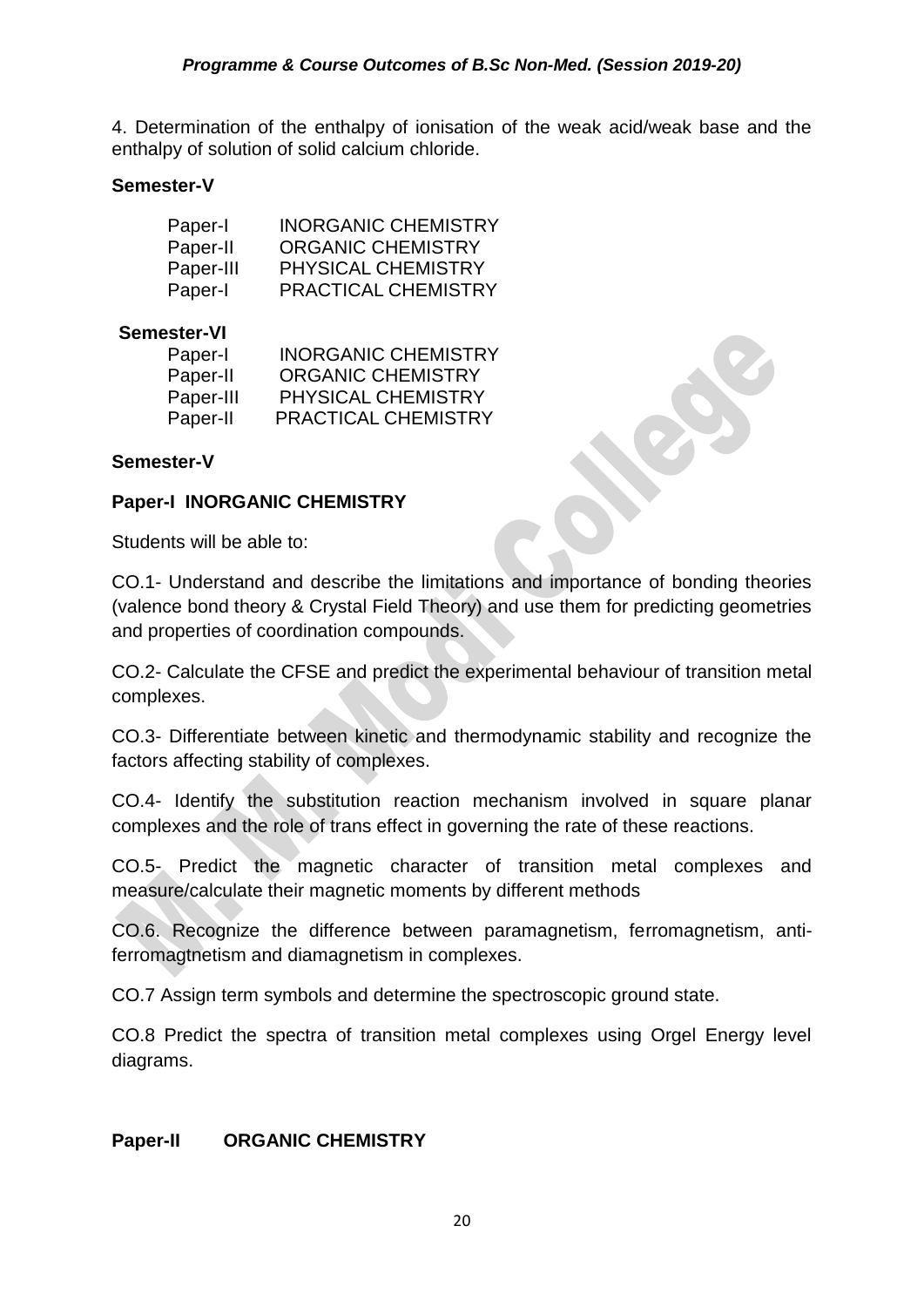CO.1- Learn proton NMR spectroscopy and its applications to determine structure of simple organic molecules.

CO.2- Understand IR spectroscopy technique and its applications to determine structure of simple organic molecules.

CO.3- Learn UV-Visible spectroscopy and its application to identify common functional groups.

CO. 4- Learn assigning structures from their molecular formula using spectroscopic methods.

CO.5- Understand nature of organometallic compounds their methods of preparations and common reactions.

CO.6. Learn different organo-sulphur compounds their methods of preparation and common reactions.

#### **Paper-III PHYSICAL CHEMISTRY**

Students will be able to:

CO.1- Recognise the significance of quantum mechanics and quantization of energy.

CO.2- Derive Schrodinger wave equations for particle in a box and H-atom and apply the concept of quantization of energy to different orbitals and calculate the energy levels.

CO.3- Explain quantum numbers and derive radial wave functions and angular wave functions.

CO.4- Recognize different regions of electromagnetic radiation and explain how the absorption of energy by the molecules produces spectra which helps in structure determination and molecular identification.

CO.5- Calculate the energy levels of a diatomic molecule treated as a rigid rotor or a simple harmonic oscillator, explain their spectral intensity on the basis of selection rules and determine the bond length of molecules.

CO.6- Determine the qualitative relation of force constant and bond energies. Explain the isotope effect and get an idea of vibrational frequencies of different functional groups for molecular identification.

#### **Paper-I PRACTICAL CHEMISTR Y**

Students will be able to: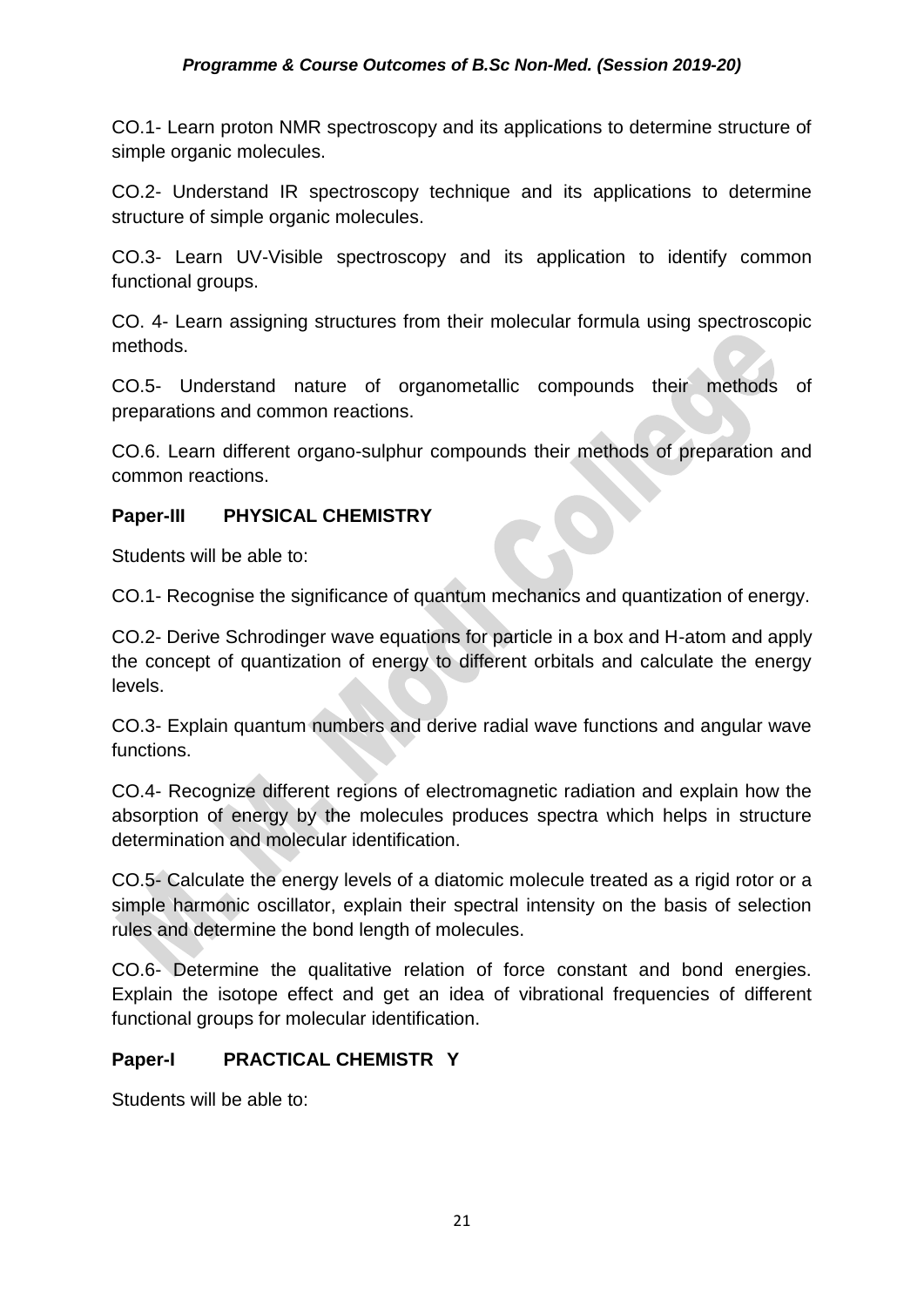CO.1- Synthesize and recrystallize different types of inorganic complexes such as sodium trioxalatoferrate(III), Ni-DMG, copper tetra-ammine and cis-and transbis(oxalato)diaquachromate(III) ion.

CO.2- Synthesize and recrystallize different organic compounds as applications of different types of reactions such as Iodoform preparation, aromatic electrophilic substitution reaction of benzene to prepare p-nitroacetanilide and 2,4,6tribromophenol, diazotization/coupling for preparing methyl orange and methyl red, reduction reaction for preparation of m-nitroaniline.

#### **Semester-VI**

#### **Paper-I INORGANIC CHEMISTRY**

Students will be able to:

CO.1- Understand and describe the limitations and importance of bonding theories (valence bond theory & Crystal Field Theory) and use them for predicting geometries and properties of coordination compounds.

CO.2- Calculate the CFSE and predict the experimental behaviour of transition metal complexes.

CO.3- Differentiate between kinetic and thermodynamic stability and recognize the factors affecting stability of complexes.

CO.4- Identify the substitution reaction mechanism involved in square planar complexes and the role of trans effect in governing the rate of these reactions.

CO.5- Predict the magnetic character of transition metal complexes and measure/calculate their magnetic moments by different methods

CO.6. Recognize the difference between paramagnetism, ferromagnetism, antiferromagtnetism and diamagnetism in complexes.

CO.7 Assign term symbols and determine the spectroscopic ground state.

CO.8 Predict the spectra of transition metal complexes using Orgel Energy level diagrams.

#### **Paper-II ORGANIC CHEMISTRY**

CO.1-Learn heterocyclic compounds such as pyrrole, furan, thiophene, pyridine, indole, quinoline, isoquinoline their methods of synthesis and reactions.

CO.2- Understand synthesis of polymers and their applications in various fields of daily life.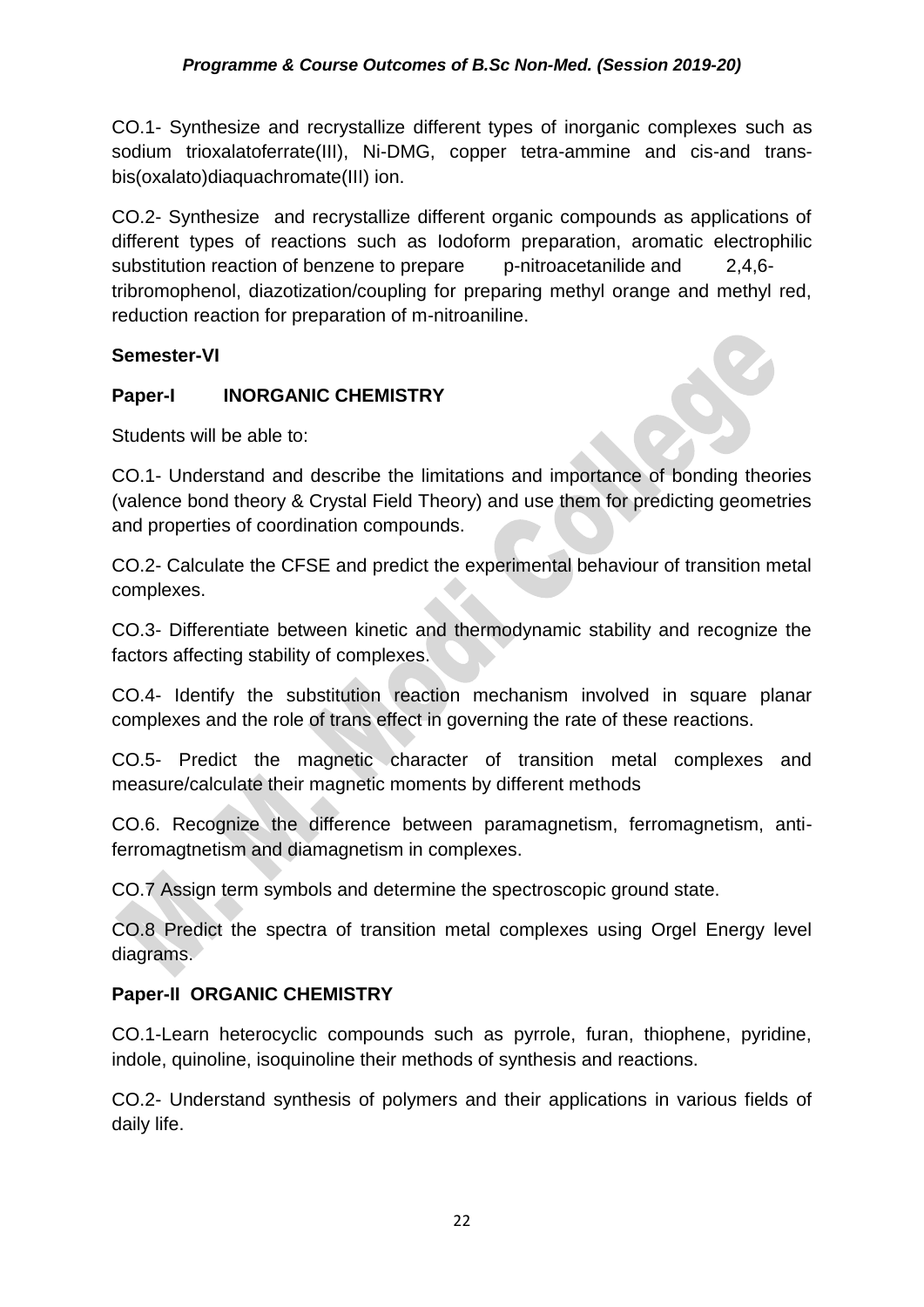CO.3.- Learn about carbohydrates, their classification, structure, configuration and their reactions.

CO.4- Study structure of lactose, maltose, sucrose, starch and cellulose.

CO.5.- Learn amino acids their stereochemistry, methods of preparation, reactions and their importance in body.

CO.6. Learn proteins, their structure determination by end terminal analysis, levels of their structure, and structure of nucleic acids and DNA.

#### **Paper-III PHYSICAL CHEMISTRY**

Sem-VI Students will be able to:

CO.1- Use the concept of polarizability to explain pure rotational and pure vibrational Raman spectra of diatomic molecules.

CO.2- Recognize the basic rules of electronic spectroscopy and explain the concept of potential energy curves for bonding and anti-bonding molecular orbitals.

CO.3- Describe σ, π and n molecular orbitals and their energy levels with possible electronic transitions.

CO.4- Explain the three laws of crystallography, X-ray diffraction by crystals. Derive Bragg's equation and determine the crystal structure of NaCI, KCI and CsCI using Laue's method and powder method.

CO.5- Differentiate between thermal and photochemical processes. Apply Grothus-Drapper and Stark-Einstein laws of photochemistry to calculate quantum yield,

CO.6- Use Jablonski diagram to depict fluorescence and non- radiative processes (internal conversion, intersystem crossing).

CO.7- Identify photosensitized reactions- energy transfer processes. Explain and apply the concepts of Laser and Maser.

#### **Paper-II PRACTICAL CHEMISTRY**

Students will be able to:

CO.1- Apply column chromatography for separation of fluorescein and methylene blue and separation of leaf pigments from spinach leaves.

CO.2- Use conductometer for determining the strength of the given acids, solubility and solubility product of a given sparingly soluble electrolyte, study the saponification of ethyl acetate and determine the ionisation constant of a weak acid.

CO.3- Use pH- metre to determine the strength of the given acid solution, CO.4- Determine the molar refraction of methanol, ethanol and propanol.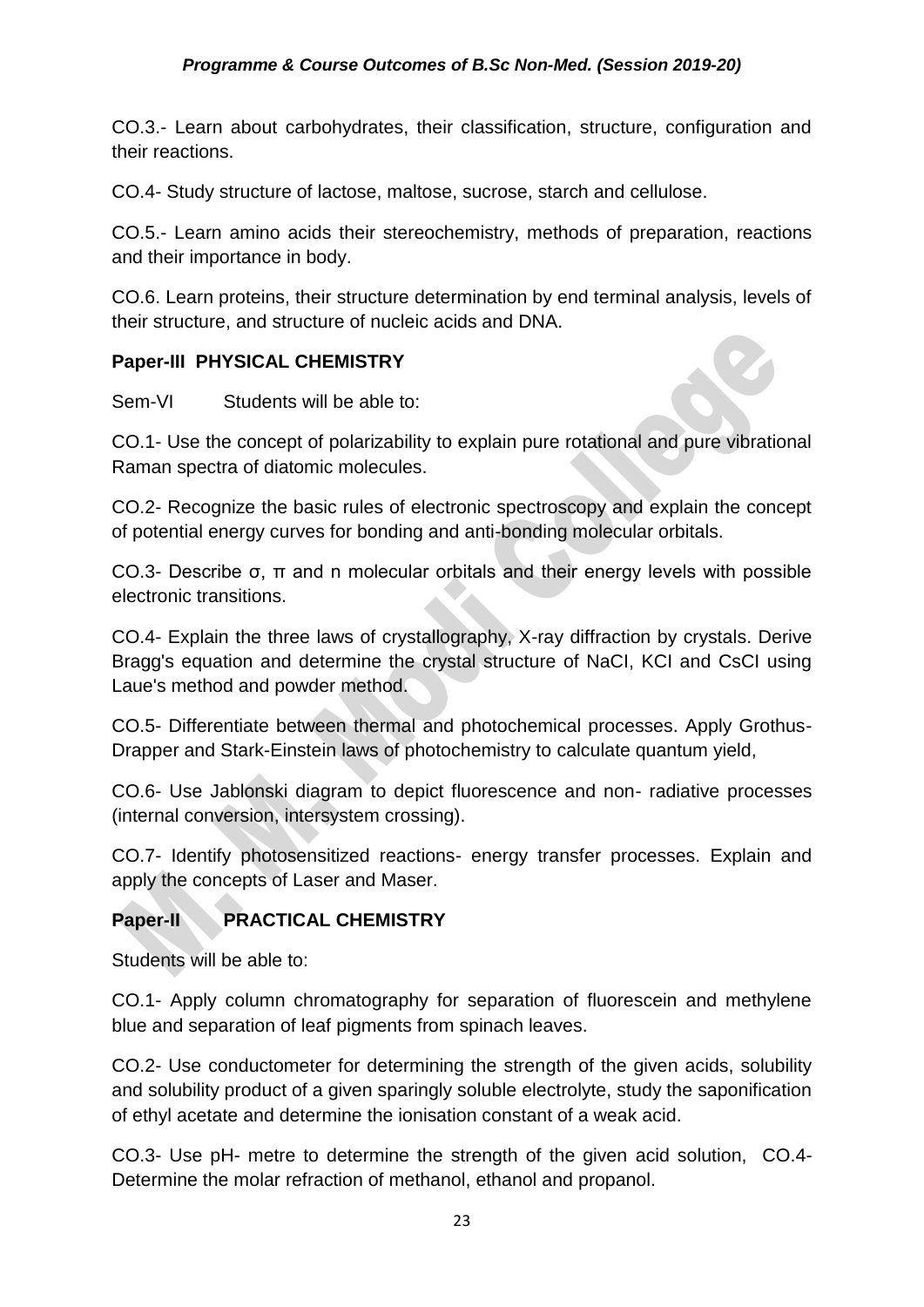CO.5- Study the distribution of benzoic acid between benzene and water, and ether and water.

#### **Course Outcomes: English SEMESTER -III**

#### **After completing this course the student will be able to:**

**CO-1:** to learn the skills for reading and writing fiction and plays.

**CO-2:** to go with the field of screenplay and drama writing.

**CO-3:** to create a fictional short stories after going through fictional studies and prose.

**CO-4:** to learn the difference between real and reel world.

**CO-5:** to learn new communication skills with dialogues of the plays.

**CO-6:** to participate in theater programs and can also learn dialogue writing.

#### **SEMESTER -IV**

#### **After completing this course the student will be able to:**

**CO-1:** Learners will think critically, while they read anything in future.

**CO-2:** Learners will participate in essay writing and non-fiction writing competitions.

**CO-3:** Leaners will do official works easily and can work as an editor.

**CO-4:** Learners will elaborate any passage or sentence into a long work with the help of précis writing.

**CO-5:** Learner will communicate in more than one language with the help of translation portion.

## **Course Outcomes: Punjabi ਬੀ.ਐਸ.ਸੀ. (ਨਾਨ-ਮੈਡੀਕਲ) ਭਾਗ ਪਹਿਲਾ ਸਮੈਸਟਰ ਪਹਿਲਾ ਦੀ ਪੰ ਜਾਬੀ ਲਾਜ਼ਮੀ ਹਿਸ਼ੇਦੀ ਪੜ੍ਹਾਈ ਉਪਰੰ ਤ ਹਿਹਦਆਰਥੀਆਂਦੀ ਯੋਗਤਾ ਅਤੇਸਮਰਥਾ ਹਿਚ ਸਾਰਥਕ ਿਾਧਾ ਿੋਿੇਗਾ**

1. ਸਾਹਿਤਕ ਰਚਨਾਵਾਂ ਦੇ ਮਾਧਿਅਮ ਨਾਲ ਵਿਦਿਆਰਥੀਆਂ ਅੰਦਰ ਸਾਹਿਤਕ ਰਚੀਆਂ ਦਾ ਵਿਕਾਸ ਹੰਦਾ ਹੈ।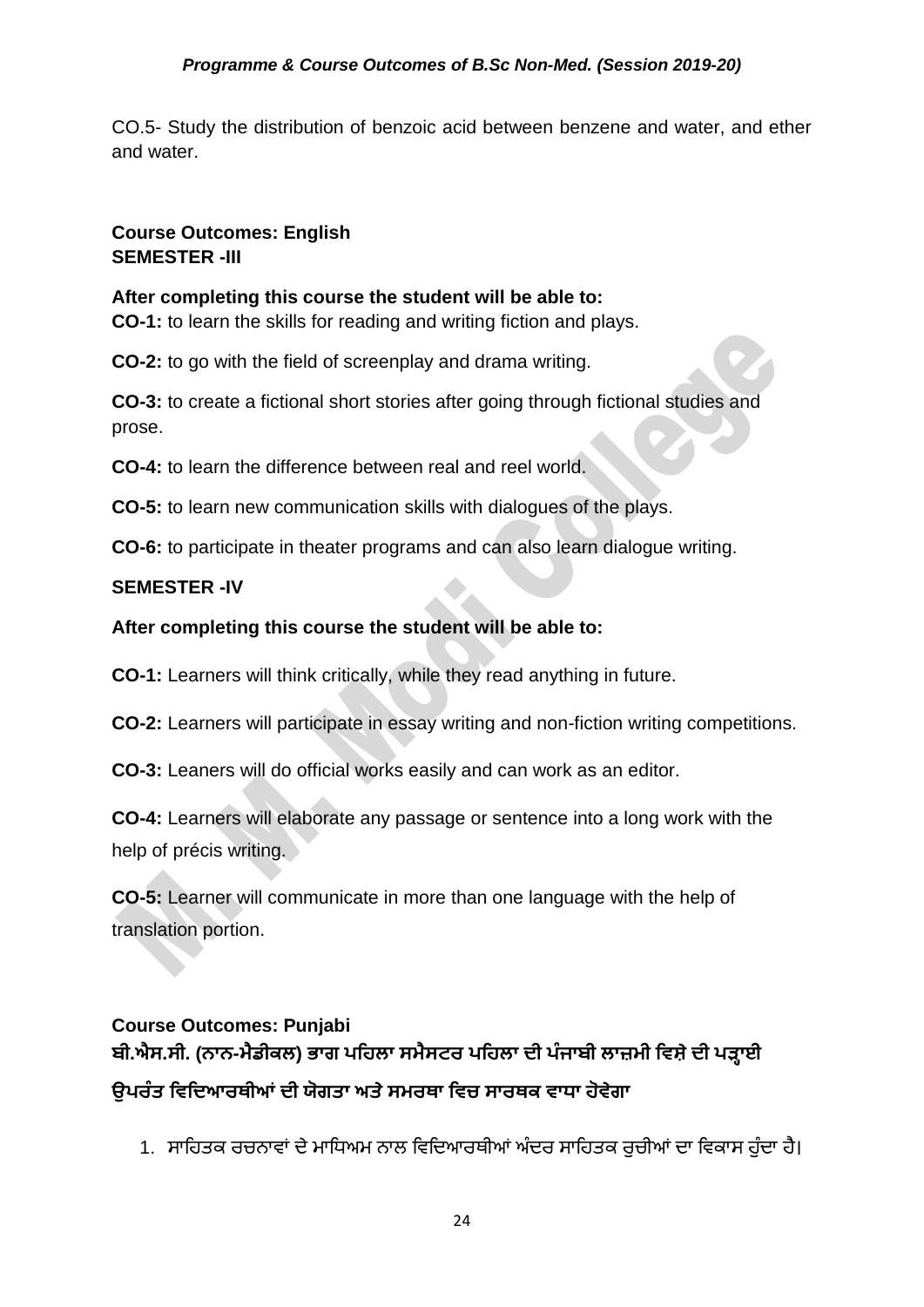- 2. ਭਾਸ਼ਾ ਦੀ ਸਿਧਾਂਤਕ ਜਾਣਕਾਰੀ ਨਾਲ ਵਿਦਿਆਰਥੀ ਦੀ ਭਾਸ਼ਾਈ ਸਮਰੱਥਾ ਵਿਚ ਵਾਧਾ ਹੁੰਦਾ ਹੈ
- 3. ਸਮਾਜਕ ਵਾਤਾਵਰਣ ਤੇ ਸਭਿਆਚਾਰਕ ਵਿਸ਼ਿਆਂ ਸਬੰਧੀ ਗਿਆਨ ਦੀ ਪ੍ਰਾਪਤੀ ਹੋਵੇਗੀ।
- 4. ਵਿਦਿਆਰਥੀਆਂ ਵਿਚ ਆਲੋਚਨਾਤਮਕ ਤੇ ਸਿਰਜਣਾਤਮਕ ਸੋਚ/ਪਹੁੰਚ ਦਾ ਵਿਕਾਸ ਹੋਵੇਗਾ ਜਿਸ ਨਾਲ ਉਹ ਸਮਾਜ ਪ੍ਰਤੀ ਜਿੰਮੇਵਾਰ ਹੁੰਦੇ ਹਨ।
- 5. ਮਨੁੱਖੀ ਹੋਂਦ ਦੇ ਸੰਕਟਾਂ ਦੀ ਨਿਸ਼ਾਨਦੇਹੀ ਅਤੇ ਉਹਨਾਂ ਦਾ ਯੋਗ ਹੱਲ ਲੱਭਣ ਦੇ ਸਮਰੱਥ ਹੋਣਗੇ।
- 6. ਵਿਦਿਆਰਥੀ ਆਪਣੇ ਵਿਚਾਰਾਂ ਨੂੰ ਲਿਖਿਤ ਅਤੇ ਮੌਖਿਕ ਰੂਪ ਵਿਚ ਵਿਅਕਤ ਕਰਨ ਦਾ ਹੁਨਰ ਹਾਸਲ ਕਰਨਗੇ।
- 7. ਵਿਦਿਆਰਥੀਆਂ ਵਿਚ ਪੰਜਾਬੀ ਭਾਸ਼ਾ ਦੀ ਵਿਆਕਰਨਕ ਮੁਹਾਰਤ ਨਾਲ ਕਿਸੇ ਵੀ ਹੋਰ ਭਾਸ਼ਾ ਨੂੰ ਆਸਾਨੀ ਨਾਲ ਗਹਿਣ/ਸਮਝਣ ਦੀ ਯੋਗਤਾ ਦਾ ਵਿਕਾਸ ਹੋ ਜਾਂਦਾ ਹੈ।

## **ਬੀ.ਐਸ.ਸੀ (ਨਾਨ-ਮੈਡੀਕਲ) ਭਾਗ ਪਹਿਲਾ ਸਮੈਸਟਰ ਦੂਜਾ ਦੀ ਪੰ ਜਾਬੀ ਲਾਜ਼ਮੀ ਹਿਸ਼ੇਦੀ ਪੜ੍ਹਾਈ ਉਪਰੰ ਤ ਹਿਹਦਆਰਥੀਆਂਦੀ ਯੋਗਤਾ ਅਤੇਸਮਰਥਾ ਹਿਚ ਸਾਰਥਕ ਿਾਧਾ ਿੋਿੇਗਾ**

- 1. ਵਿਆਕਰਨਕ ਪੱਧਰ ਉੱਤੇ ਪੰਜਾਬੀ ਭਾਸ਼ਾ ਨੂੰ ਸ਼ੁੱਧ ਰੂਪ ਵਿਚ ਉਚਾਰਨ, ਲਿਖਣ ਅਤੇ ਪੜ੍ਹਨ ਦਾ ਹੁਨਰ ਪੈਦਾ ਹੰਦਾ ਹੈ।
- 2. ਪੰਜਾਬੀ ਭਾਸ਼ਾ ਦੇ ਸ਼ਬਦ ਨਿਰਮਾਣ ਪ੍ਰਬੰਧ ਦਾ ਗਿਆਨ ਹੁੰਦਾ ਹੈ।
- 3. ਵਾਰਤਕ ਨਾਲ ਸਬੰਧਿਤ ਵਿਸ਼ੇ ਪੜ੍ਹਨ ਕਰਕੇ ਵਿਦਿਆਰਥੀਆਂ ਵਿਚ ਨਵੇਂ ਵਿਚਾਰ ਪੈਦਾ ਹੁੰਦੇ ਹਨ।
- 4. ਵੱਖ ਵੱਖ ਉਪਭਾਸ਼ਾਵਾਂ ਦੀ ਵੱਖਰਤਾ ਰਾਹੀਂ ਪੰਜਾਬ ਦੀ ਭਾਸ਼ਾਈ ਭਿੰਨਤਾ ਤੇ ਵਿਸ਼ਾਲਤਾ ਦਾ ਗਿਆਨ ਹੁੰਦਾ ਿੈ।
- 5. ਨਿਜੀ ਅਤੇ ਵਪਾਰਕ ਚਿੱਠੀ-ਪੱਤਰ ਰਾਹੀਂ ਸਰਲ ਪੇਸ਼ਕਾਰੀ ਅਤੇ ਸੰਚਾਰ ਯੋਗਤਾ ਦਾ ਵਿਕਾਸ ਹੁੰਦਾ ਹੈ।

## **ਬੀ.ਐਸ.ਸੀ. (ਨਾਨ-ਮੈਡੀਕਲ) ਭਾਗ ਦੂਜਾ ਸਮੈਸਟਰ ਤੀਜਾ ਦੀ ਪੰ ਜਾਬੀ ਲਾਜ਼ਮੀ ਹਿਸ਼ੇਦੀ ਪੜ੍ਹਾਈ ਉਪਰੰ ਤ ਹਿਹਦਆਰਥੀਆਂਦੀ ਯੋਗਤਾ ਅਤੇਸਮਰਥਾ ਹਿਚ ਸਾਰਥਕ ਿਾਧਾ ਿੋਿੇਗਾ**

- 1. ਵਿਦਿਆਰਥੀਆਂ ਨੂੰ ਗੌਰਵਮਈ ਇਤਿਹਾਸ ਦਾ ਗਿਆਨ ਹੁੰਦਾ ਹੈ।
- 2. ਸਾਹਿਤਕ ਰੂਪਾਕਾਰ ਨਾਵਲ ਰਾਹੀਂ ਜ਼ਿੰਦਗੀ ਦੀ ਵਿਸ਼ਾਲਤਾ ਨੂੰ ਸਮਝਣ ਦੀ ਯੋਗਤਾ ਦਾ ਵਿਕਾਸ ਹੁੰਦਾ ਹੈ।
- 3. ਵਾਕ ਬਣਤਰ ਦੇ ਗਿਆਨ ਰਾਹੀਂ ਵਿਦਿਆਰਥੀ ਆਪਣੇ ਭਾਵਾਂ ਦਾ ਸੰਚਾਰ ਸੁਚੱਜੇ ਢੰਗ ਨਾਲ ਕਰ ਸਕਣਗੇ ਦੇ ਯੋਗ ਹੰਦੇ ਹਨ।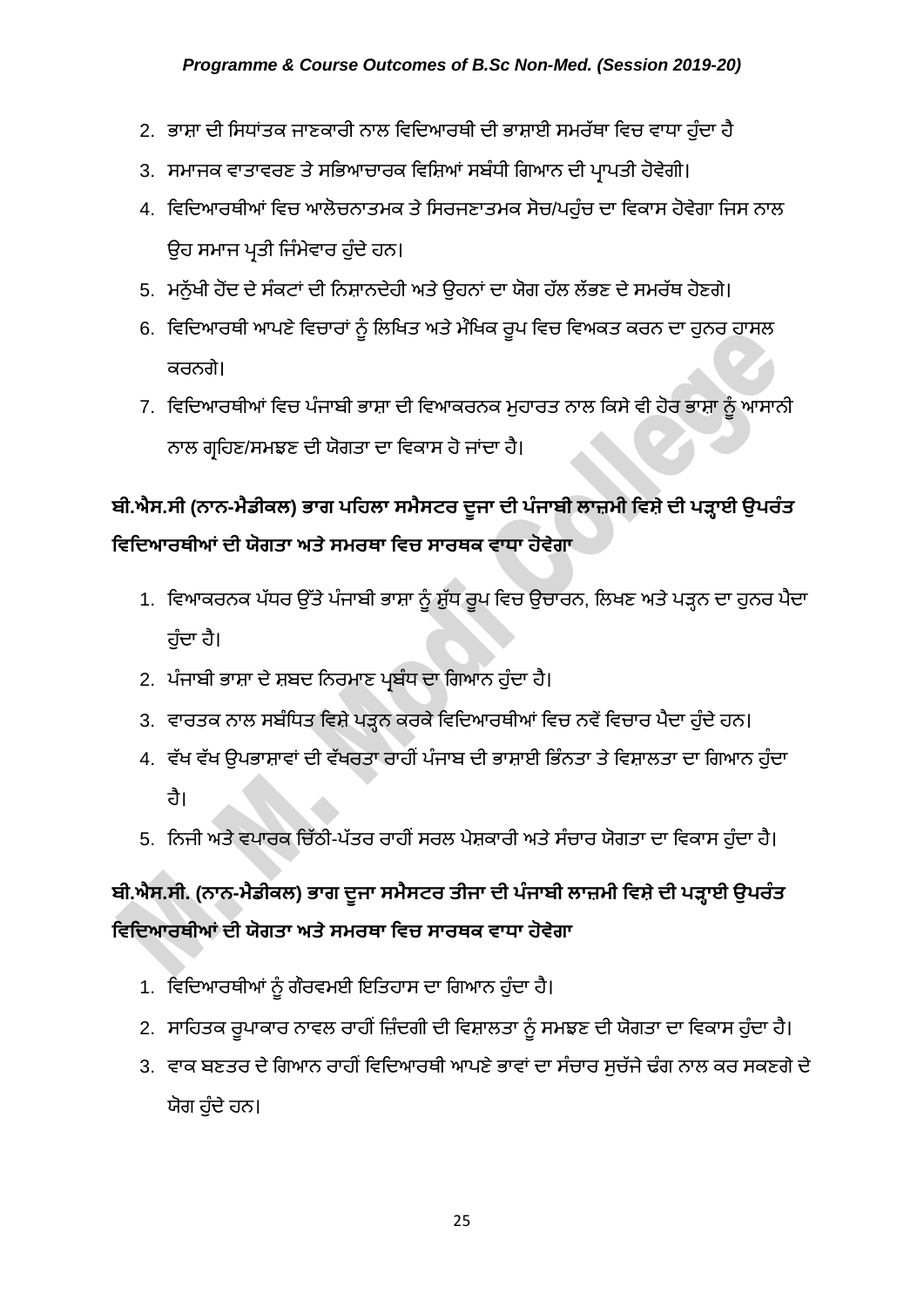- 4. ਵਪਾਰਕ ਅਦਾਰਿਆਂ ਵਿਚ ਦਫ਼ਤਰੀ ਕੰਮਕਾਜ ਵਿਚ ਵਰਤੀ ਜਾਂਦੀ ਰਾਜ ਭਾਸ਼ਾ ਪੰਜਾਬੀ ਦੀ ਤਕਨੀਕੀ ਜਾਣਕਾਰੀ ਰਾਹੀਂ ਰੁਜ਼ਗਾਰ ਸੰਭਾਵਨਾਵਾਂ ਵਿਚ ਵਾਧਾ ਹੁੰਦਾ ਹੈ।
- 5. ਸਾਹਿਤਕਾਰ ਦੇ ਜੀਵਨ ਸਫ਼ਰ ਦਾ ਗਿਆਨ ਵਿਦਿਆਰਥੀਆਂ ਨੂੰ ਰਚਨਾਕਾਰ ਦੇ ਸਾਹਿਤਕ ਦ੍ਰਿਸ਼ਟੀਕੋਣ ਨੂੰ ਸਮਝਣ ਵਿਚ ਸਹਾਈ ਹੰਦਾ ਹੈ।

## **ਬੀ.ਐਸ.ਸੀ. (ਨਾਨ-ਮੈਡੀਕਲ) ਭਾਗ ਦੂਜਾ ਸਮੈਸਟਰ ਚੌਥਾ ਦੀ ਪੰ ਜਾਬੀ ਲਾਜ਼ਮੀ ਹਿਸ਼ੇਦੀ ਪੜ੍ਹਾਈ ਉਪਰੰ ਤ ਹਿਹਦਆਰਥੀਆਂਦੀ ਯੋਗਤਾ ਅਤੇਸਮਰਥਾ ਹਿਚ ਸਾਰਥਕ ਿਾਧਾ ਿੋਿੇਗਾ**

- 1. ਕਵਿਤਾ ਨੂੰ ਪੜ੍ਹਦਿਆਂ ਵਿਦਿਆਰਥੀਆਂ ਅੰਦਰ ਕਲਪਨਾ ਸ਼ਕਤੀ ਦਾ ਵਿਕਾਸ ਹੁੰਦਾ ਹੈ।
- 2. ਕਵਿਤਾ ਦੁਆਰਾ ਵਿਦਿਆਰਥੀ ਸ਼ਾਬਦਿਕ ਅਤੇ ਪ੍ਰਸੰਗਿਕ ਅਰਥਾਂ ਤੋਂ ਜਾਣੂੰ ਹੁੰਦੇ ਹਨ।
- 3. ਸਾਹਿਤਕ ਲਹਿਰਾਂ ਦਾ ਗਿਆਨ ਵਿਦਿਆਰਥੀਆਂ ਅੰਦਰਲੇ ਸਾਹਿਤਕ ਸਿਰਜਣਾ ਦੇ ਹੁਨਰ ਨੂੰ ਨਿਖਾਰਦਾ ਹੈ।
- 4. ਅਖਬਾਰੀ ਰਿਪੋਰਟ ਤਿਆਰ ਕਰਨ ਦਾ ਹੁਨਰ ਸਿੱਖ ਕੇ ਵਿਦਿਆਰਥੀ ਪੱਤਰਕਾਰੀ/ਮੀਡੀਆ ਦੇ ਖੇਤਰ ਵਿਚ ਰੁਜਗਾਰ ਪਾਪਤ ਕਰਦੇ ਹਨ।
- 5. ਪੰਜਾਬੀ ਭਾਸ਼ਾ ਦੇ ਪਿਛੋਕੜ ਦਾ ਗਿਆਨ ਵਿਦਿਆਰਥੀਆਂ ਨੂੰ ਮਾਂ ਬੋਲੀ ਦੇ ਮਾਣਯੋਗ ਮੁੱਲਾਂ ਨਾਲ ਜੋੜਦਾ ਹੈ।
- 6. ਗੁਰਮੁਖੀ ਲਿੱਪੀ ਦੀ ਵਿਕਾਸ ਪ੍ਰਕਿਰਿਆ ਬਾਰੇ ਪੜ੍ਹਦੇ ਹੋਏ ਵਿਦਿਆਰਥੀ ਭਾਸ਼ਾ ਅਤੇ ਲਿੱਪੀ ਦੇ ਆਪਸੀ ਸਬੰਧਾਂ ਨੂੰ ਸਮਝਦੇ ਹਨ।

## ਬੀ.ਐਸ.ਸੀ. (ਨਾਨ-ਮੈਡੀਕਲ) ਭਾਗ ਤੀਜਾ ਸਮੈਸਟਰ ਪੰਜਵਾਂ ਦੀ ਪੰਜਾਬੀ ਲਾਜ਼ਮੀ ਵਿਸ਼ੇ ਦੀ ਪੜ੍ਹਾਈ ਉਪਰੰਤ **ਹਿਹਦਆਰਥੀਆਂਦੀ ਯੋਗਤਾ ਅਤੇਸਮਰਥਾ ਹਿਚ ਸਾਰਥਕ ਿਾਧਾ ਿੋਿੇਗਾ**

- 1. ਵਿਦਿਆਰਥੀਆਂ ਅੰਦਰ ਸਾਹਿਤ ਦੇ ਪ੍ਰਯੋਜਨ ਅਤੇ ਤੱਤਾਂ ਦੀ ਜਾਣਕਾਰੀ ਸਿਰਜਣਾਤਮਕ ਰੁਚੀਆਂ ਦਾ ਵਿਕਾਸ ਕਰਦੀ ਹੈ।
- 2. ਸਾਹਿਤਕ ਰੂਪਾਕਾਰ ਨਾਵਲ ਰਾਹੀਂ ਵਿਦਿਆਰਥੀਆਂ ਵਿਚ ਜ਼ਿੰਦਗੀ ਦੀ ਵਿਸ਼ਾਲਤਾ ਅਤੇ ਮਨੁੱਖੀ ਅਸਤਿਤਵ ਦੇ ਸਮਕਾਲੀ ਅਤੇ ਚਿਰਕਾਲੀ ਸੰਕਟਾਂ ਨੂੰ ਸਮਝਣ ਦੀ ਯੋਗਤਾ ਦਾ ਵਿਕਾਸ ਹੁੰਦਾ ਹੈ।
- 3. ਨਾਵਲ ਰੁਪਾਕਾਰ ਰਾਹੀਂ ਜੀਵਨ ਦੇ ਸਰੋਕਾਰਾਂ ਦੀ ਪੇਸ਼ਕਾਰੀ ਵਿਦਿਆਰਥੀਆਂ ਅੰਦਰ ਮਾਨਵੀ ਸੰਵੇਦਨਾ ਨੂੰ ਜਿਾਉਂਦੀ ਿੈ।